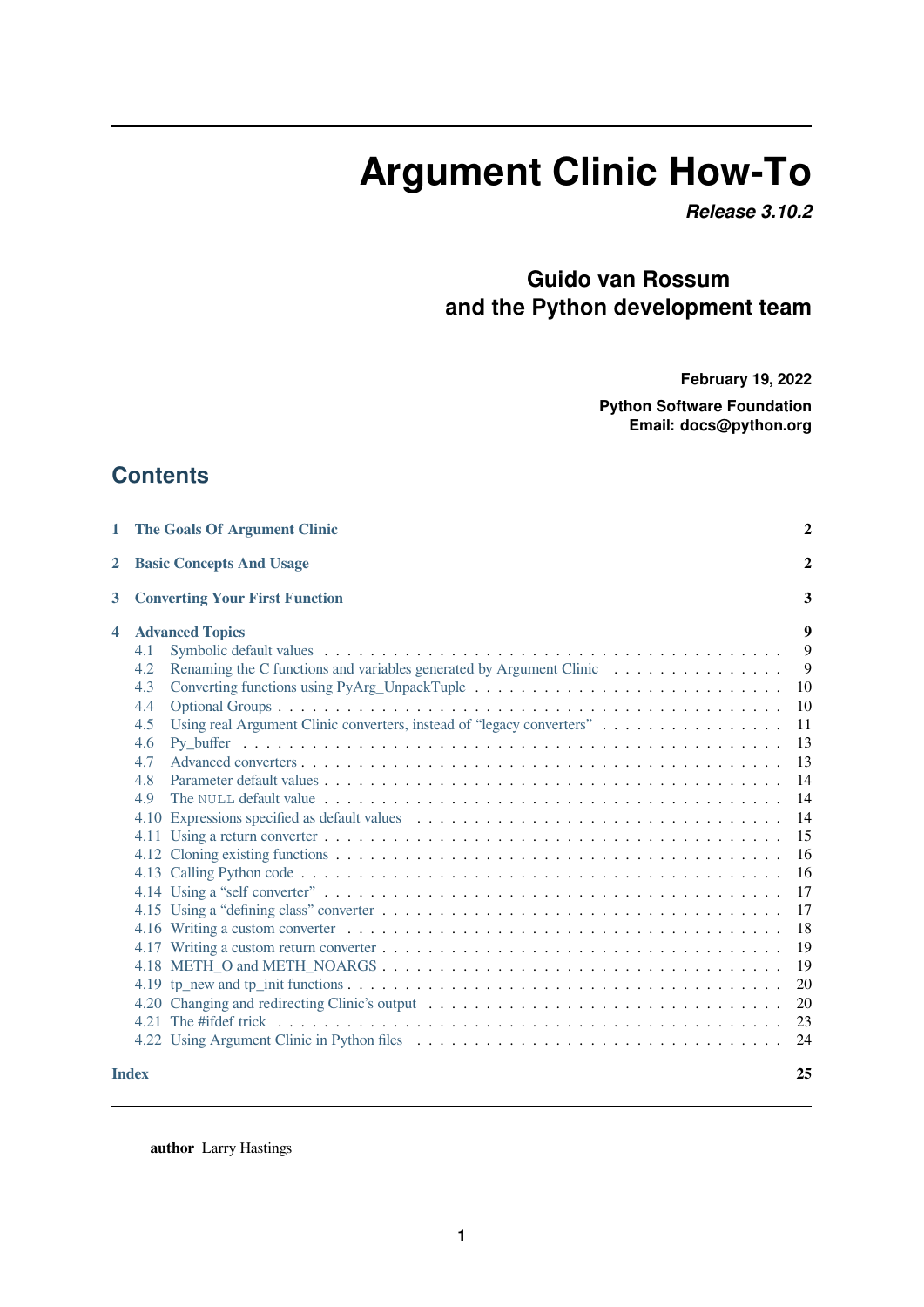#### **Abstract**

Argument Clinic is a preprocessor for CPython C files. Its purpose is to automate all the boilerplate involved with writing argument parsing code for "builtins". This document shows you how to convert your first C function to work with Argument Clinic, and then introduces some advanced topics on Argument Clinic usage.

Currently Argument Clinic is considered internal-only for CPython. Its use is not supported for files outside CPython, and no guarantees are made regarding backwards compatibility for future versions. In other words: if you maintain an external C extension for CPython, you're welcome to experiment with Argument Clinic in your own code. But the version of Argument Clinic that ships with the next version of CPython *could* be totally incompatible and break all your code.

## <span id="page-1-0"></span>**1 The Goals Of Argument Clinic**

Argument Clinic's primary goal is to take over responsibility for all argument parsing code inside CPython. This means that, when you convert a function to work with Argument Clinic, that function should no longer do any of its own argument parsing—the code generated by Argument Clinic should be a "black box" to you, where CPython calls in at the top, and your code gets called at the bottom, with PyObject  $*args$  (and maybe PyObject  $*kwargs$ ) magically converted into the C variables and types you need.

In order for Argument Clinic to accomplish its primary goal, it must be easy to use. Currently, working with CPython's argument parsing library is a chore, requiring maintaining redundant information in a surprising number of places. When you use Argument Clinic, you don't have to repeat yourself.

Obviously, no one would want to use Argument Clinic unless it's solving their problem—and without creating new problems of its own. So it's paramount that Argument Clinic generate correct code. It'd be nice if the code was faster, too, but at the very least it should not introduce a major speed regression. (Eventually Argument Clinic *should* make a major speedup possible—we could rewrite its code generator to produce tailor-made argument parsing code, rather than calling the general-purpose CPython argument parsing library. That would make for the fastest argument parsing possible!)

Additionally, Argument Clinic must be flexible enough to work with any approach to argument parsing. Python has some functions with some very strange parsing behaviors; Argument Clinic's goal is to support all of them.

Finally, the original motivation for Argument Clinic was to provide introspection "signatures" for CPython builtins. It used to be, the introspection query functions would throw an exception if you passed in a builtin. With Argument Clinic, that's a thing of the past!

One idea you should keep in mind, as you work with Argument Clinic: the more information you give it, the better job it'll be able to do. Argument Clinic is admittedly relatively simple right now. But as it evolves it will get more sophisticated, and it should be able to do many interesting and smart things with all the information you give it.

## <span id="page-1-1"></span>**2 Basic Concepts And Usage**

Argument Clinic ships with CPython; you'll find it in Tools/clinic/clinic.py. If you run that script, specifying a C file as an argument:

**\$** python3 Tools/clinic/clinic.py foo.c

Argument Clinic will scan over the file looking for lines that look exactly like this:

/\*[clinic input]

When it finds one, it reads everything up to a line that looks exactly like this:

[clinic start generated code]\*/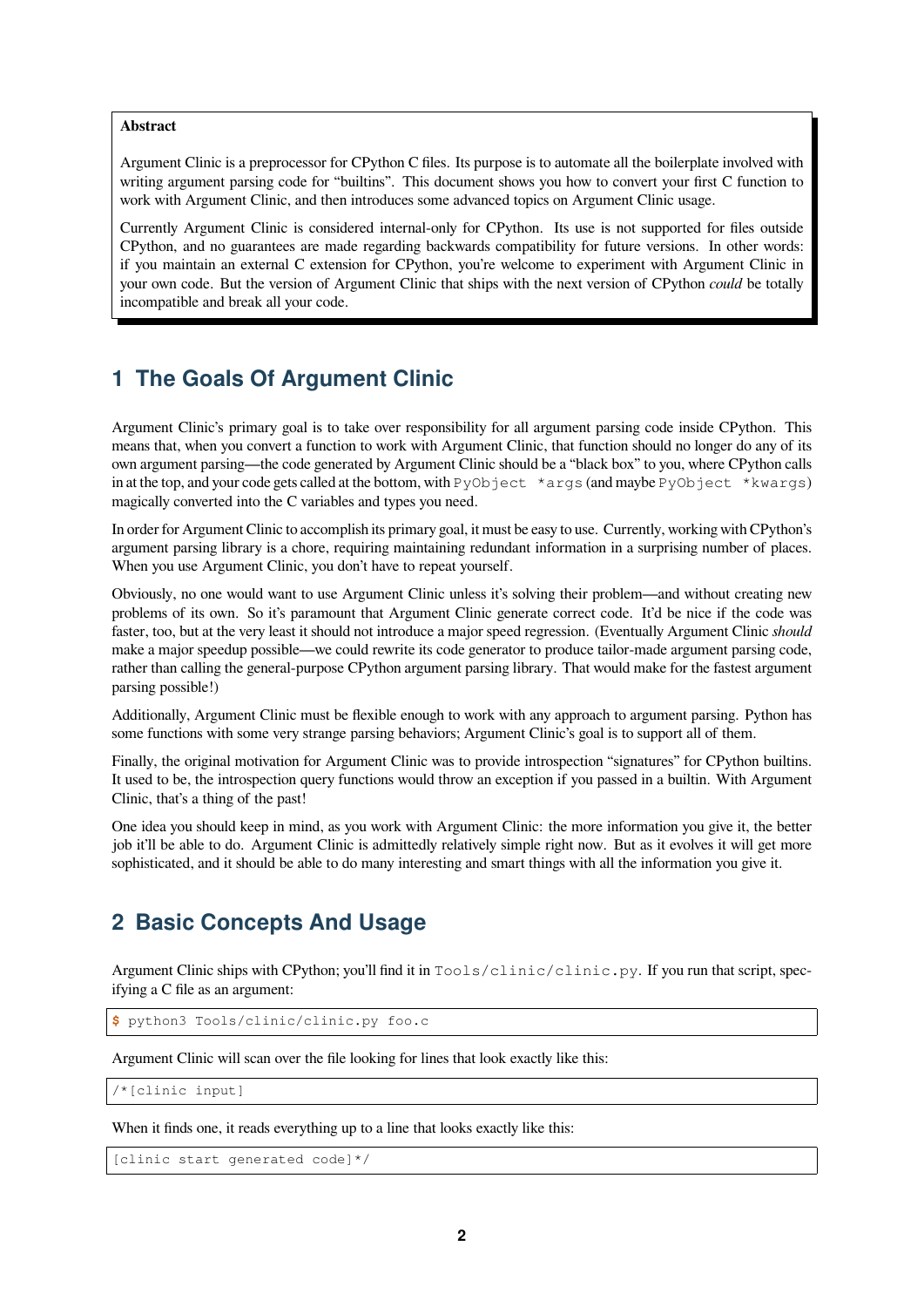Everything in between these two lines is input for Argument Clinic. All of these lines, including the beginning and ending comment lines, are collectively called an Argument Clinic "block".

When Argument Clinic parses one of these blocks, it generates output. This output is rewritten into the C file immediately after the block, followed by a comment containing a checksum. The Argument Clinic block now looks like this:

```
/*[clinic input]
... clinic input goes here ...
[clinic start generated code]*/
... clinic output goes here ...
/*[clinic end generated code: checksum=...]*/
```
If you run Argument Clinic on the same file a second time, Argument Clinic will discard the old output and write out the new output with a fresh checksum line. However, if the input hasn't changed, the output won't change either.

You should never modify the output portion of an Argument Clinic block. Instead, change the input until it produces the output you want. (That's the purpose of the checksum—to detect if someone changed the output, as these edits would be lost the next time Argument Clinic writes out fresh output.)

For the sake of clarity, here's the terminology we'll use with Argument Clinic:

- The first line of the comment (/\*[clinic input]) is the *start line*.
- The last line of the initial comment ([clinic start generated code]\*/) is the *end line*.
- The last line (/\*[clinic end generated code: checksum=...]\*/) is the *checksum line*.
- In between the start line and the end line is the *input*.
- In between the end line and the checksum line is the *output*.
- All the text collectively, from the start line to the checksum line inclusively, is the *block*. (A block that hasn't been successfully processed by Argument Clinic yet doesn't have output or a checksum line, but it's still considered a block.)

## <span id="page-2-0"></span>**3 Converting Your First Function**

The best way to get a sense of how Argument Clinic works is to convert a function to work with it. Here, then, are the bare minimum steps you'd need to follow to convert a function to work with Argument Clinic. Note that for code you plan to check in to CPython, you really should take the conversion farther, using some of the advanced concepts you'll see later on in the document (like "return converters" and "self converters"). But we'll keep it simple for this walkthrough so you can learn.

Let's dive in!

- 0. Make sure you're working with a freshly updated checkout of the CPython trunk.
- 1. Find a Python builtin that calls either PyArg\_ParseTuple() or PyArg\_ParseTupleAndKeywords(), and hasn't been converted to work with Argument Clinic yet. For my example I'm using \_pickle.Pickler.dump().
- 2. If the call to the PyArg\_Parse function uses any of the following format units:

O& O!  $\overline{P}$ s es# et  $e^{+4}$ 

or if it has multiple calls to PyArg\_ParseTuple(), you should choose a different function. Argument Clinic *does* support all of these scenarios. But these are advanced topics—let's do something simpler for your first function.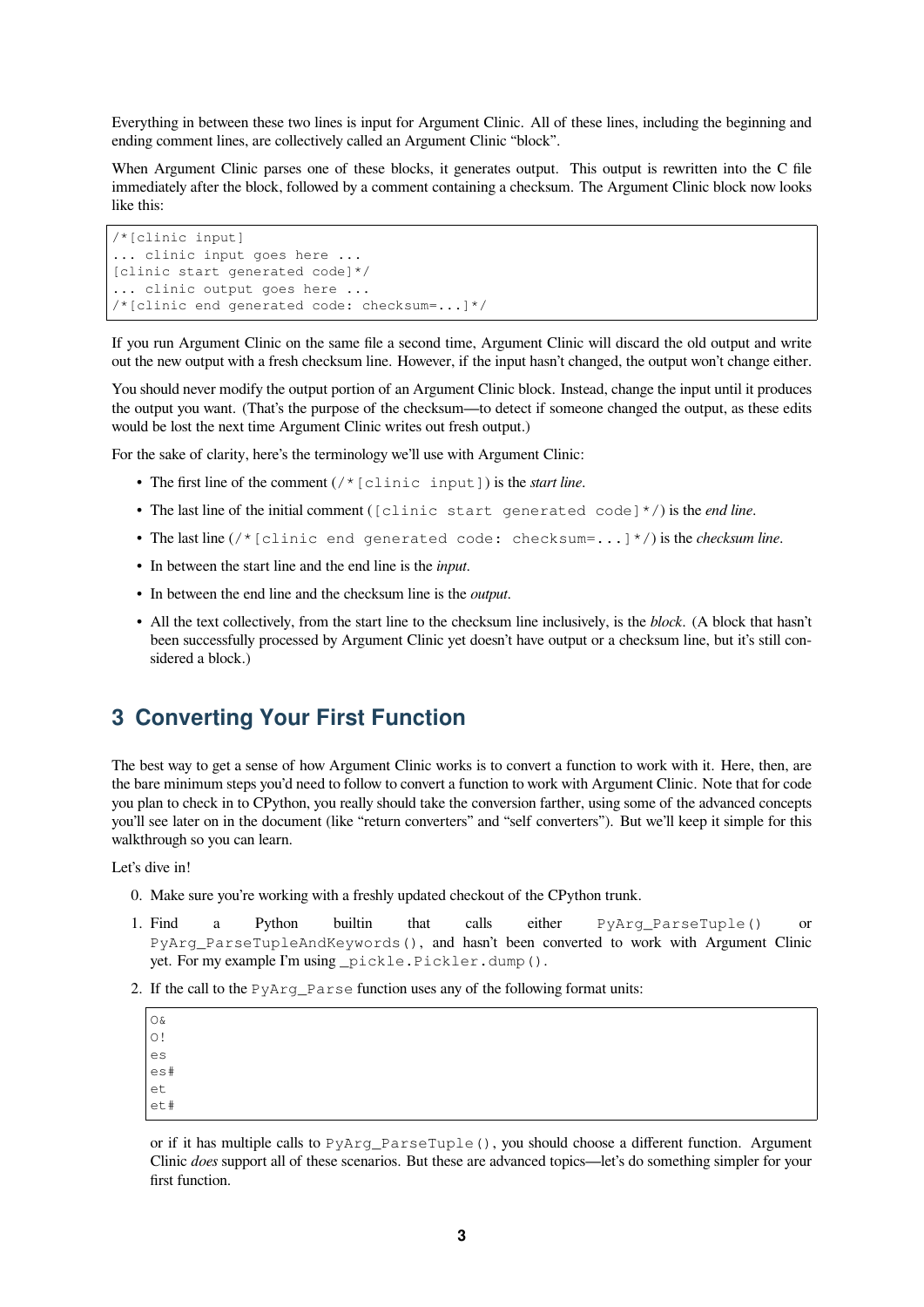Also, if the function has multiple calls to PyArg\_ParseTuple() or PyArg ParseTupleAndKeywords() where it supports different types for the same argument, or if the function uses something besides PyArg\_Parse functions to parse its arguments, it probably isn't suitable for conversion to Argument Clinic. Argument Clinic doesn't support generic functions or polymorphic parameters.

3. Add the following boilerplate above the function, creating our block:

```
/*[clinic input]
[clinic start generated code]*/
```
4. Cut the docstring and paste it in between the [clinic] lines, removing all the junk that makes it a properly quoted C string. When you're done you should have just the text, based at the left margin, with no line wider than 80 characters. (Argument Clinic will preserve indents inside the docstring.)

If the old docstring had a first line that looked like a function signature, throw that line away. (The docstring doesn't need it anymore—when you use help() on your builtin in the future, the first line will be built automatically based on the function's signature.)

Sample:

```
/*[clinic input]
Write a pickled representation of obj to the open file.
[clinic start generated code]*/
```
5. If your docstring doesn't have a "summary" line, Argument Clinic will complain. So let's make sure it has one. The "summary" line should be a paragraph consisting of a single 80-column line at the beginning of the docstring.

(Our example docstring consists solely of a summary line, so the sample code doesn't have to change for this step.)

6. Above the docstring, enter the name of the function, followed by a blank line. This should be the Python name of the function, and should be the full dotted path to the function—it should start with the name of the module, include any sub-modules, and if the function is a method on a class it should include the class name too.

Sample:

```
/*[clinic input]
_pickle.Pickler.dump
Write a pickled representation of obj to the open file.
[clinic start generated code]*/
```
7. If this is the first time that module or class has been used with Argument Clinic in this C file, you must declare the module and/or class. Proper Argument Clinic hygiene prefers declaring these in a separate block somewhere near the top of the C file, in the same way that include files and statics go at the top. (In our sample code we'll just show the two blocks next to each other.)

The name of the class and module should be the same as the one seen by Python. Check the name defined in the PyModuleDef or PyTypeObject as appropriate.

When you declare a class, you must also specify two aspects of its type in C: the type declaration you'd use for a pointer to an instance of this class, and a pointer to the  $PyTypeObject$  for this class.

Sample:

```
/*[clinic input]
module _pickle
class _pickle.Pickler "PicklerObject *" "&Pickler_Type"
[clinic start generated code]*/
/*[clinic input]
_pickle.Pickler.dump
```
(continues on next page)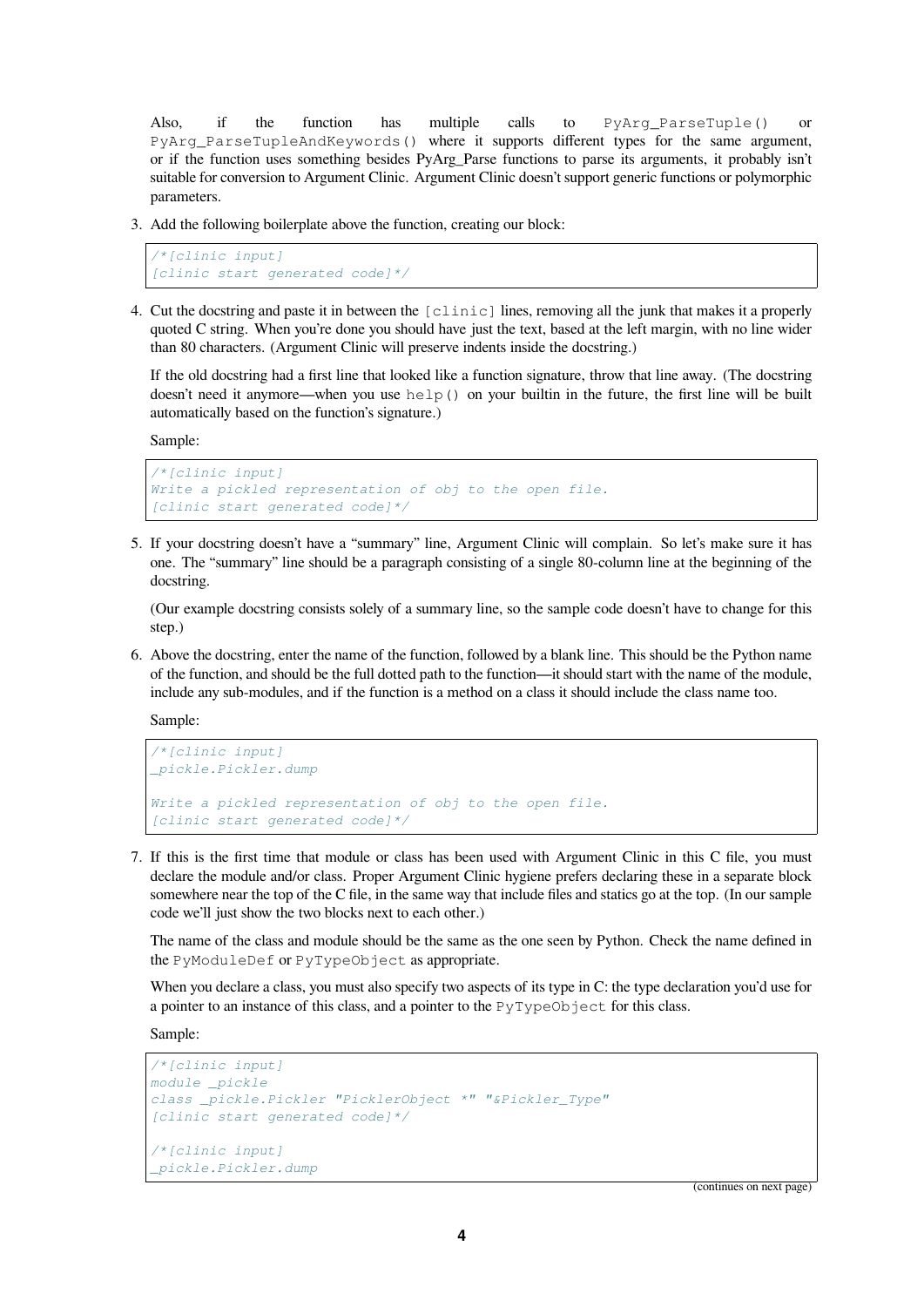```
Write a pickled representation of obj to the open file.
[clinic start generated code]*/
```
8. Declare each of the parameters to the function. Each parameter should get its own line. All the parameter lines should be indented from the function name and the docstring.

The general form of these parameter lines is as follows:

name\_of\_parameter: converter

If the parameter has a default value, add that after the converter:

name\_of\_parameter: converter = default\_value

Argument Clinic's support for "default values" is quite sophisticated; please see *the section below on default values* for more information.

Add a blank line below the parameters.

What's a "converter"? It establishes both the type of the variable used in C, an[d the method to convert the](#page-13-0) [Python](#page-13-0) value into a C value at runtime. For now you're going to use what's called a "legacy converter"—a convenience syntax intended to make porting old code into Argument Clinic easier.

For each parameter, copy the "format unit" for that parameter from the PyArg\_Parse() format argument and specify *that* as its converter, as a quoted string. ("format unit" is the formal name for the one-to-three character substring of the format parameter that tells the argument parsing function what the type of the variable is and how to convert it. For more on format units please see arg-parsing.)

For multicharacter format units like  $z$ #, use the entire two-or-three character string.

Sample:

```
/*[clinic input]
 module _pickle
 class _pickle.Pickler "PicklerObject *" "&Pickler_Type"
 [clinic start generated code]*/
 /*[clinic input]
 _pickle.Pickler.dump
    obj: 'O'
Write a pickled representation of obj to the open file.
[clinic start generated code]*/
```
9. If your function has | in the format string, meaning some parameters have default values, you can ignore it. Argument Clinic infers which parameters are optional based on whether or not they have default values.

If your function has  $\frac{1}{2}$  in the format string, meaning it takes keyword-only arguments, specify  $\star$  on a line by itself before the first keyword-only argument, indented the same as the parameter lines.

(\_pickle.Pickler.dump has neither, so our sample is unchanged.)

10. If the existing C function calls PyArg\_ParseTuple() (as opposed to PyArg\_ParseTupleAndKeywords()), then all its arguments are positional-only.

To mark all parameters as positional-only in Argument Clinic, add a / on a line by itself after the last parameter, indented the same as the parameter lines.

Currently this is all-or-nothing; either all parameters are positional-only, or none of them are. (In the future Argument Clinic may relax this restriction.)

Sample: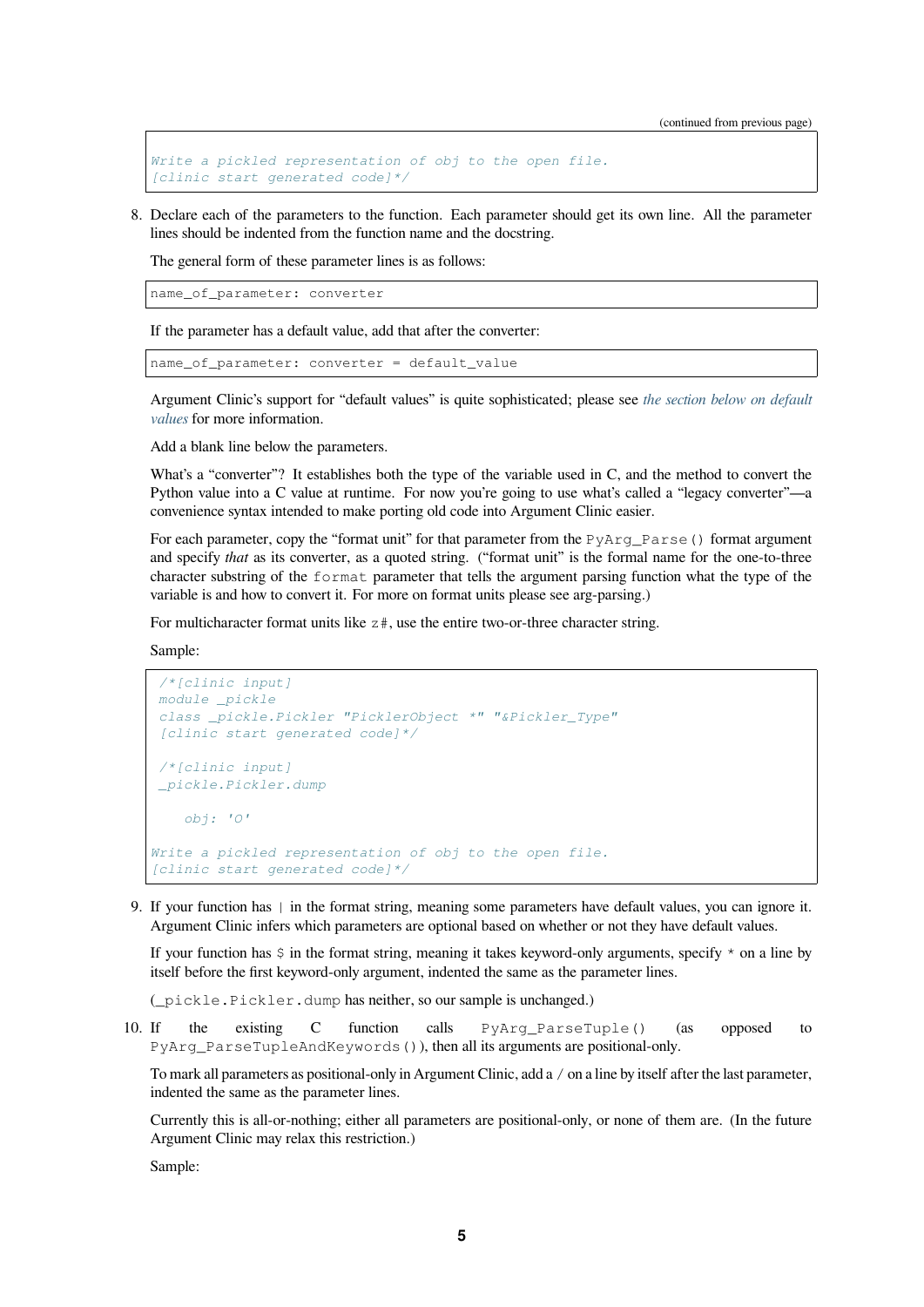```
/*[clinic input]
module _pickle
class _pickle.Pickler "PicklerObject *" "&Pickler_Type"
[clinic start generated code]*/
/*[clinic input]
_pickle.Pickler.dump
    obj: 'O'
    /
Write a pickled representation of obj to the open file.
[clinic start generated code]*/
```
11. It's helpful to write a per-parameter docstring for each parameter. But per-parameter docstrings are optional; you can skip this step if you prefer.

Here's how to add a per-parameter docstring. The first line of the per-parameter docstring must be indented further than the parameter definition. The left margin of this first line establishes the left margin for the whole per-parameter docstring; all the text you write will be outdented by this amount. You can write as much text as you like, across multiple lines if you wish.

Sample:

```
/*[clinic input]
module _pickle
class _pickle.Pickler "PicklerObject *" "&Pickler_Type"
[clinic start generated code]*/
/*[clinic input]
_pickle.Pickler.dump
    obj: 'O'
        The object to be pickled.
    /
Write a pickled representation of obj to the open file.
[clinic start generated code]*/
```
12. Save and close the file, then run Tools/clinic/clinic.py on it. With luck everything worked—your block now has output, and a . c. h file has been generated! Reopen the file in your text editor to see:

```
/*[clinic input]
_pickle.Pickler.dump
    obj: 'O'
        The object to be pickled.
    /
Write a pickled representation of obj to the open file.
[clinic start generated code]*/
static PyObject *
_pickle_Pickler_dump(PicklerObject *self, PyObject *obj)
/*[clinic end generated code: output=87ecad1261e02ac7 input=552eb1c0f52260d9]*/
```
Obviously, if Argument Clinic didn't produce any output, it's because it found an error in your input. Keep fixing your errors and retrying until Argument Clinic processes your file without complaint.

For readability, most of the glue code has been generated to a . c. h file. You'll need to include that in your original .c file, typically right after the clinic module block: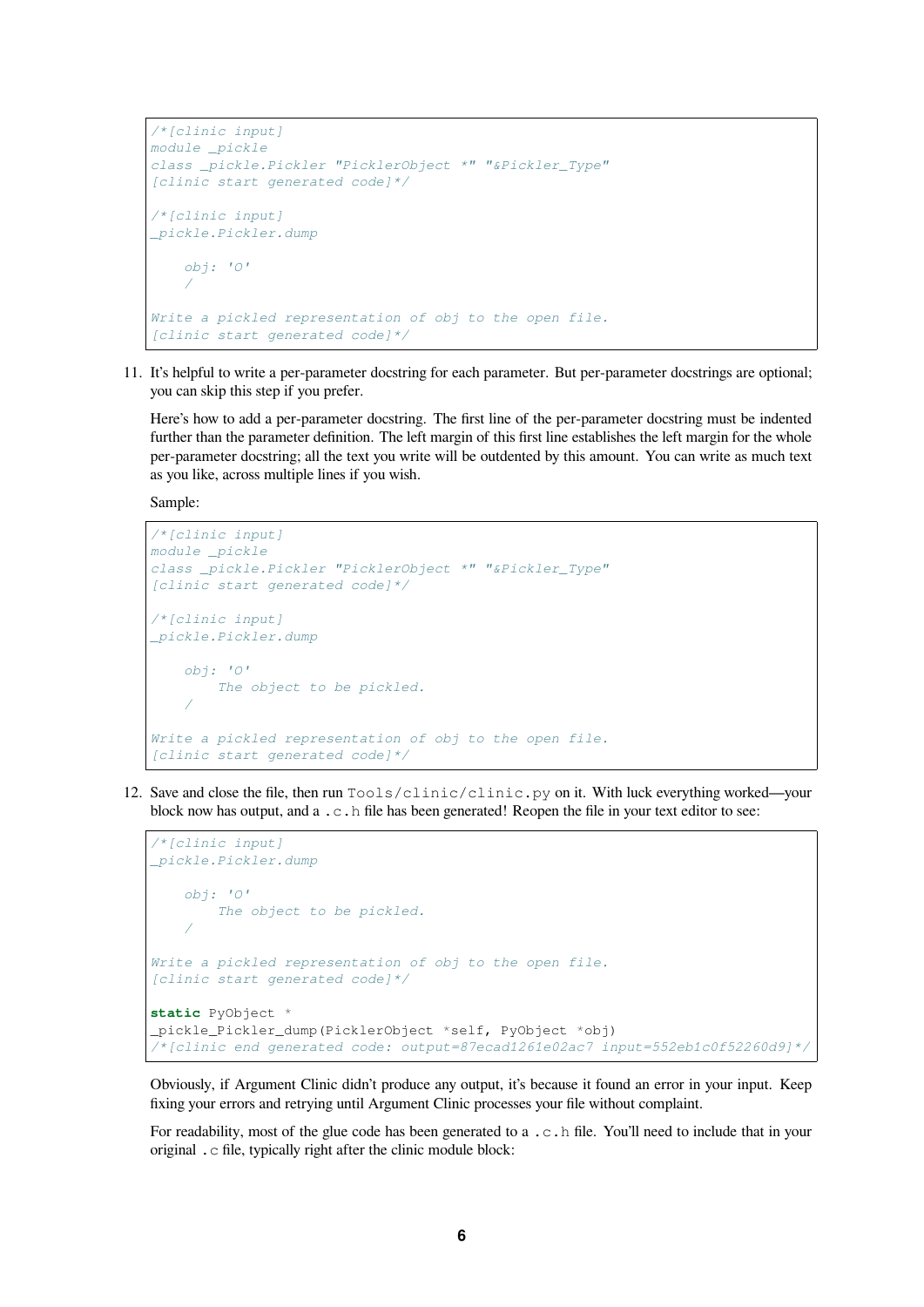*#include "clinic/\_pickle.c.h"*

13. Double-check that the argument-parsing code Argument Clinic generated looks basically the same as the existing code.

First, ensure both places use the same argument-parsing function. The existing code must call either PyArg\_ParseTuple() or PyArg\_ParseTupleAndKeywords(); ensure that the code generated by Argument Clinic calls the *exact* same function.

Second, the format string passed in to PyArg\_ParseTuple() or PyArg\_ParseTupleAndKeywords() should be *exactly* the same as the hand-written one in the existing function, up to the colon or semi-colon.

(Argument Clinic always generates its format strings with a : followed by the name of the function. If the existing code's format string ends with ;, to provide usage help, this change is harmless—don't worry about it.)

Third, for parameters whose format units require two arguments (like a length variable, or an encoding string, or a pointer to a conversion function), ensure that the second argument is *exactly* the same between the two invocations.

Fourth, inside the output portion of the block you'll find a preprocessor macro defining the appropriate static PyMethodDef structure for this builtin:

```
#define __PICKLE_PICKLER_DUMP_METHODDEF \
{"dump", (PyCFunction)__pickle_Pickler_dump, METH_O, __pickle_Pickler_dump__
,→doc__},
```
This static structure should be *exactly* the same as the existing static PyMethodDef structure for this builtin.

If any of these items differ in *any way*, adjust your Argument Clinic function specification and rerun Tools/ clinic/clinic.py until they *are* the same.

14. Notice that the last line of its output is the declaration of your "impl" function. This is where the builtin's implementation goes. Delete the existing prototype of the function you're modifying, but leave the opening curly brace. Now delete its argument parsing code and the declarations of all the variables it dumps the arguments into. Notice how the Python arguments are now arguments to this impl function; if the implementation used different names for these variables, fix it.

Let's reiterate, just because it's kind of weird. Your code should now look like this:

```
static return type
your_function_impl(...)
/*[clinic end generated code: checksum=...]*/
{
...
```
Argument Clinic generated the checksum line and the function prototype just above it. You should write the opening (and closing) curly braces for the function, and the implementation inside.

Sample:

```
/*[clinic input]
module _pickle
class _pickle.Pickler "PicklerObject *" "&Pickler_Type"
[clinic start generated code]*/
/*[clinic end generated code:␣
,→checksum=da39a3ee5e6b4b0d3255bfef95601890afd80709]*/
/*[clinic input]
_pickle.Pickler.dump
    obj: 'O'
        The object to be pickled.
```
(continues on next page)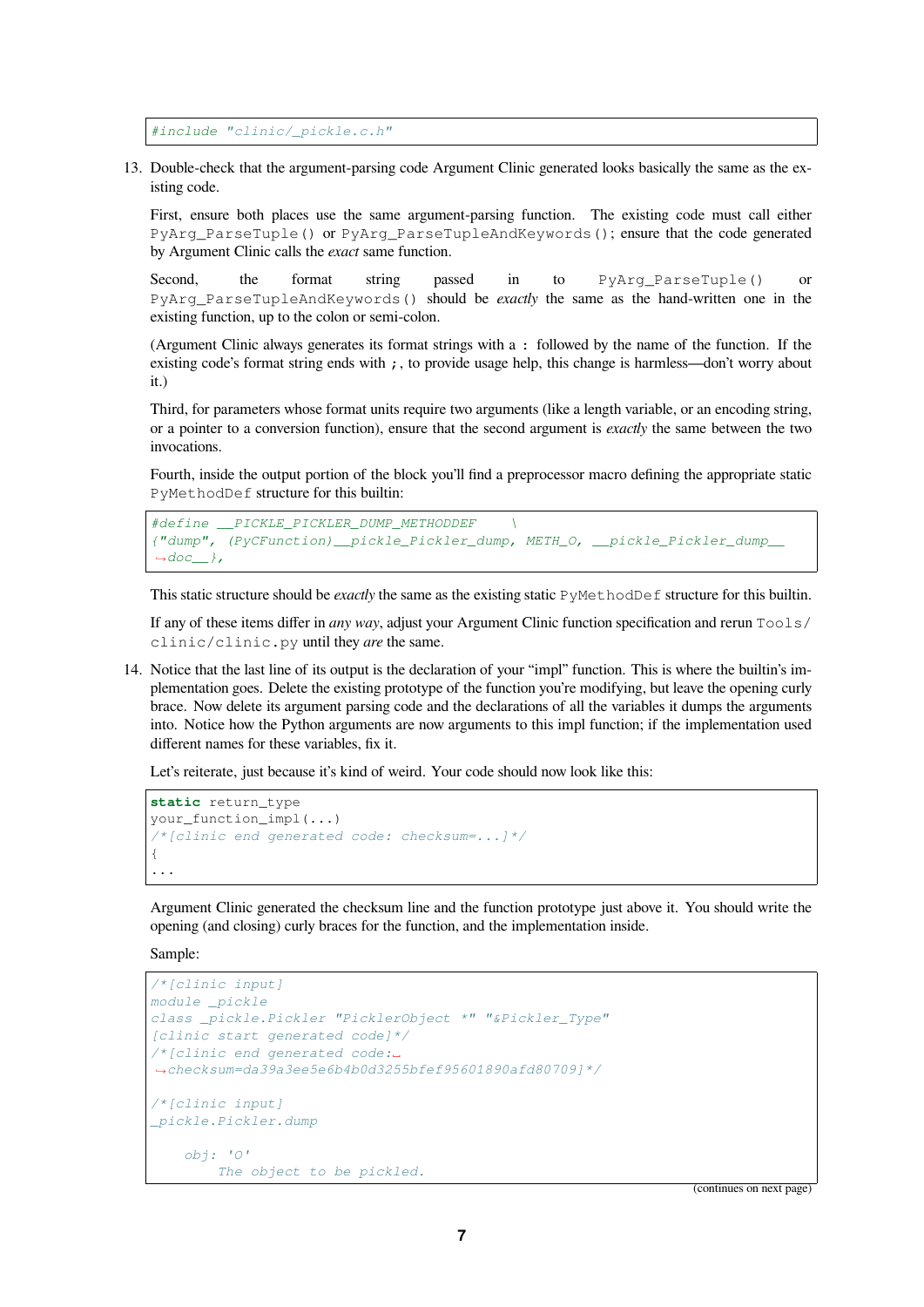(continued from previous page)

```
/
Write a pickled representation of obj to the open file.
[clinic start generated code]*/
PyDoc_STRVAR(__pickle_Pickler_dump__doc__,
"Write a pickled representation of obj to the open file.\n"
"\n"
...
static PyObject *
_pickle_Pickler_dump_impl(PicklerObject *self, PyObject *obj)
/*[clinic end generated code:␣
,→checksum=3bd30745bf206a48f8b576a1da3d90f55a0a4187]*/
{
    /* Check whether the Pickler was initialized correctly (issue3664).
       Developers often forget to call __init__() in their subclasses, which
       would trigger a segfault without this check. */
   if (self->write == NULL) {
       PyErr_Format(PicklingError,
                     "Pickler.__init__() was not called by %s.__init__()",
                     Py_TYPE(self)->tp_name);
        return NULL;
    }
    if (_Pickler_ClearBuffer(self) < 0)
        return NULL;
    ...
```
15. Remember the macro with the PyMethodDef structure for this function? Find the existing PyMethodDef structure for this function and replace it with a reference to the macro. (If the builtin is at module scope, this will probably be very near the end of the file; if the builtin is a class method, this will probably be below but relatively near to the implementation.)

Note that the body of the macro contains a trailing comma. So when you replace the existing static PyMethodDef structure with the macro, *don't* add a comma to the end.

Sample:

```
static struct PyMethodDef Pickler_methods[] = {
   __PICKLE_PICKLER_DUMP_METHODDEF
    __PICKLE_PICKLER_CLEAR_MEMO_METHODDEF
   {NULL, NULL} /* sentinel */
};
```
16. Compile, then run the relevant portions of the regression-test suite. This change should not introduce any new compile-time warnings or errors, and there should be no externally-visible change to Python's behavior.

Well, except for one difference: inspect.signature() run on your function should now provide a valid signature!

Congratulations, you've ported your first function to work with Argument Clinic!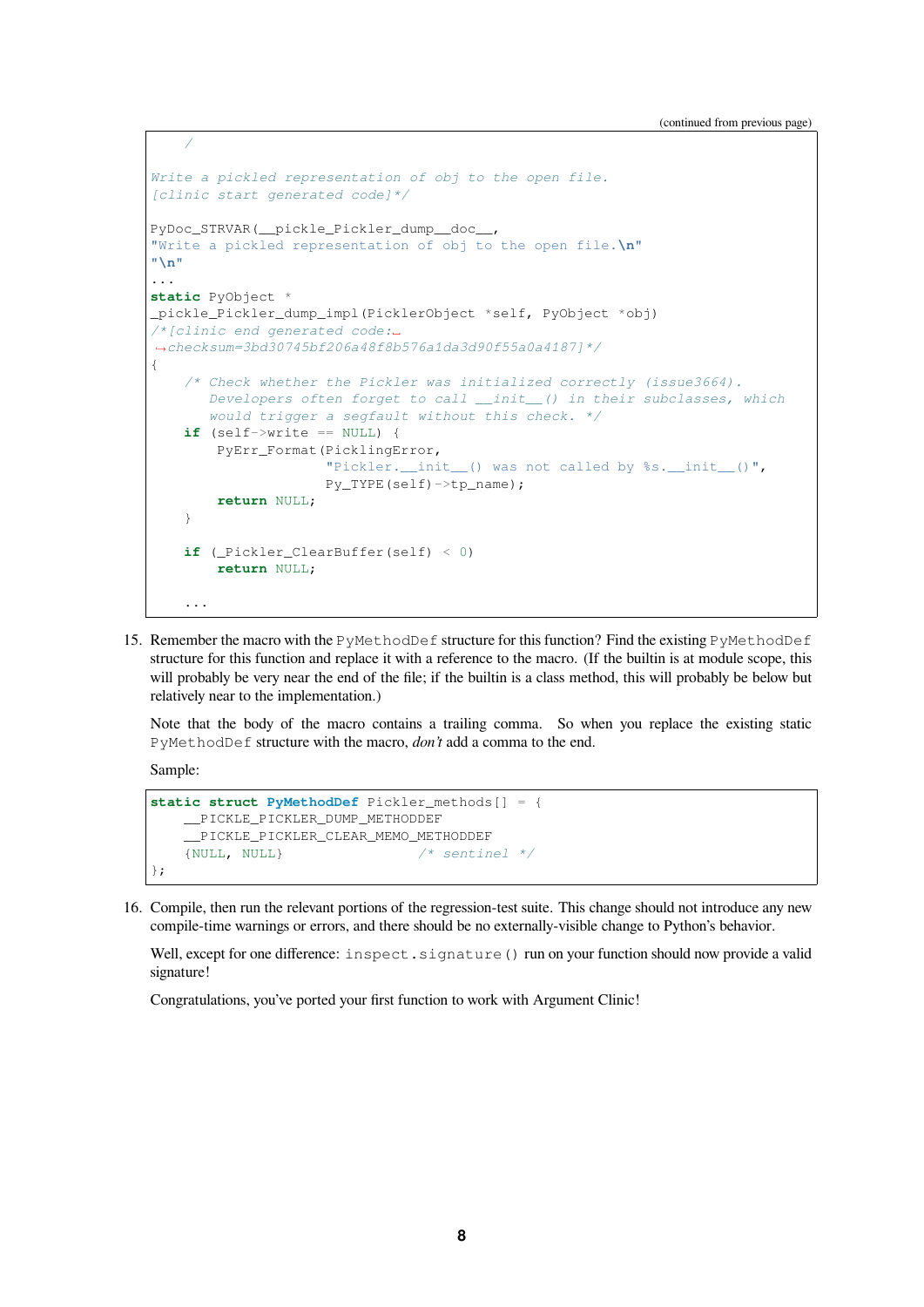## <span id="page-8-0"></span>**4 Advanced Topics**

Now that you've had some experience working with Argument Clinic, it's time for some advanced topics.

#### <span id="page-8-1"></span>**4.1 Symbolic default values**

The default value you provide for a parameter can't be any arbitrary expression. Currently the following are explicitly supported:

- Numeric constants (integer and float)
- String constants
- True, False, and None
- Simple symbolic constants like sys.maxsize, which must start with the name of the module

In case you're curious, this is implemented in from builtin() in Lib/inspect.py.

(In the future, this may need to get even more elaborate, to allow full expressions like CONSTANT  $-1$ .)

#### <span id="page-8-2"></span>**4.2 Renaming the C functions and variables generated by Argument Clinic**

Argument Clinic automatically names the functions it generates for you. Occasionally this may cause a problem, if the generated name collides with the name of an existing C function. There's an easy solution: override the names used for the C functions. Just add the keyword "as" to your function declaration line, followed by the function name you wish to use. Argument Clinic will use that function name for the base (generated) function, then add "\_impl" to the end and use that for the name of the impl function.

For example, if we wanted to rename the C function names generated for  $\text{pickle.Pickler.dimp}, \text{it'd look like}$ this:

```
/*[clinic input]
pickle.Pickler.dump as pickler_dumper
...
```
The base function would now be named  $picture$  (), and the impl function would now be named pickler\_dumper\_impl().

Similarly, you may have a problem where you want to give a parameter a specific Python name, but that name may be inconvenient in C. Argument Clinic allows you to give a parameter different names in Python and in C, using the same "as" syntax:

```
/*[clinic input]
pickle.Pickler.dump
    obj: object
    file as file_obj: object
    protocol: object = NULL
    *
    fix_imports: bool = True
```
Here, the name used in Python (in the signature and the keywords array) would be file, but the C variable would be named file\_obj.

You can use this to rename the self parameter too!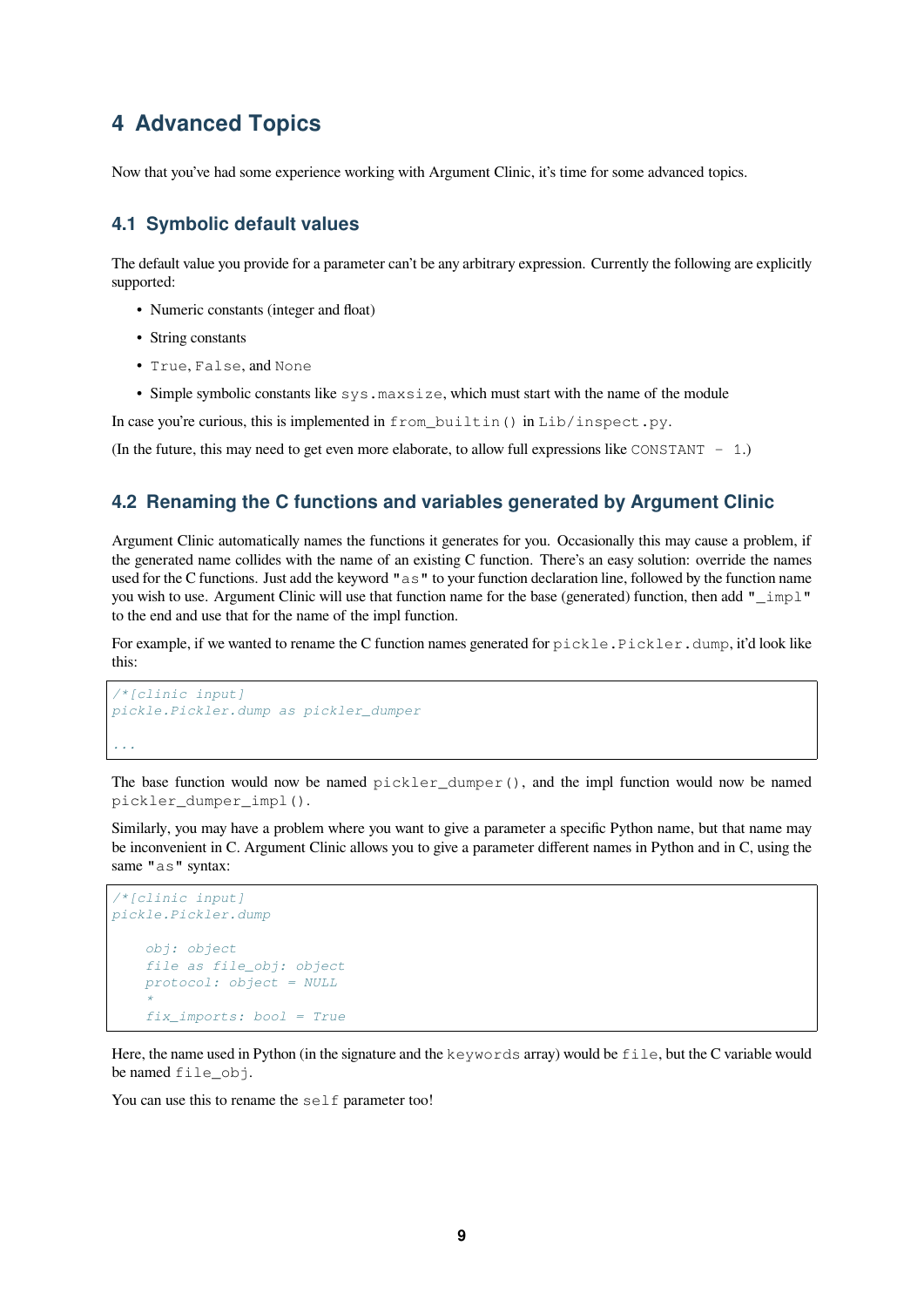### <span id="page-9-0"></span>**4.3 Converting functions using PyArg\_UnpackTuple**

To convert a function parsing its arguments with PyArg\_UnpackTuple(), simply write out all the arguments, specifying each as an object. You may specify the type argument to cast the type as appropriate. All arguments should be marked positional-only (add a / on a line by itself after the last argument).

Currently the generated code will use PyArg\_ParseTuple(), but this will change soon.

#### <span id="page-9-1"></span>**4.4 Optional Groups**

Some legacy functions have a tricky approach to parsing their arguments: they count the number of positional arguments, then use a switch statement to call one of several different PyArg\_ParseTuple() calls depending on how many positional arguments there are. (These functions cannot accept keyword-only arguments.) This approach was used to simulate optional arguments back before PyArg\_ParseTupleAndKeywords() was created.

While functions using this approach can often be converted to use  $PyArg$  ParseTupleAndKeywords(), optional arguments, and default values, it's not always possible. Some of these legacy functions have behaviors PyArg\_ParseTupleAndKeywords() doesn't directly support. The most obvious example is the builtin function range(), which has an optional argument on the *left* side of its required argument! Another example is curses.window.addch(), which has a group of two arguments that must always be specified together. (The arguments are called x and y; if you call the function passing in x, you must also pass in y—and if you don't pass in  $x$  you may not pass in  $y$  either.)

In any case, the goal of Argument Clinic is to support argument parsing for all existing CPython builtins without changing their semantics. Therefore Argument Clinic supports this alternate approach to parsing, using what are called *optional groups*. Optional groups are groups of arguments that must all be passed in together. They can be to the left or the right of the required arguments. They can *only* be used with positional-only parameters.

**Note:** Optional groups are *only* intended for use when converting functions that make multiple calls to PyArg\_ParseTuple()! Functions that use *any* other approach for parsing arguments should *almost never* be converted to Argument Clinic using optional groups. Functions using optional groups currently cannot have accurate signatures in Python, because Python just doesn't understand the concept. Please avoid using optional groups wherever possible.

To specify an optional group, add a  $\lceil$  on a line by itself before the parameters you wish to group together, and a  $\lceil$  on a line by itself after these parameters. As an example, here's how curses.window.addch uses optional groups to make the first two parameters and the last parameter optional:

```
/*[clinic input]
curses.window.addch
    [
    x: int
      X-coordinate.
    y: int
      Y-coordinate.
    ]
    ch: object
      Character to add.
    [
    attr: long
      Attributes for the character.
    ]
    /
...
```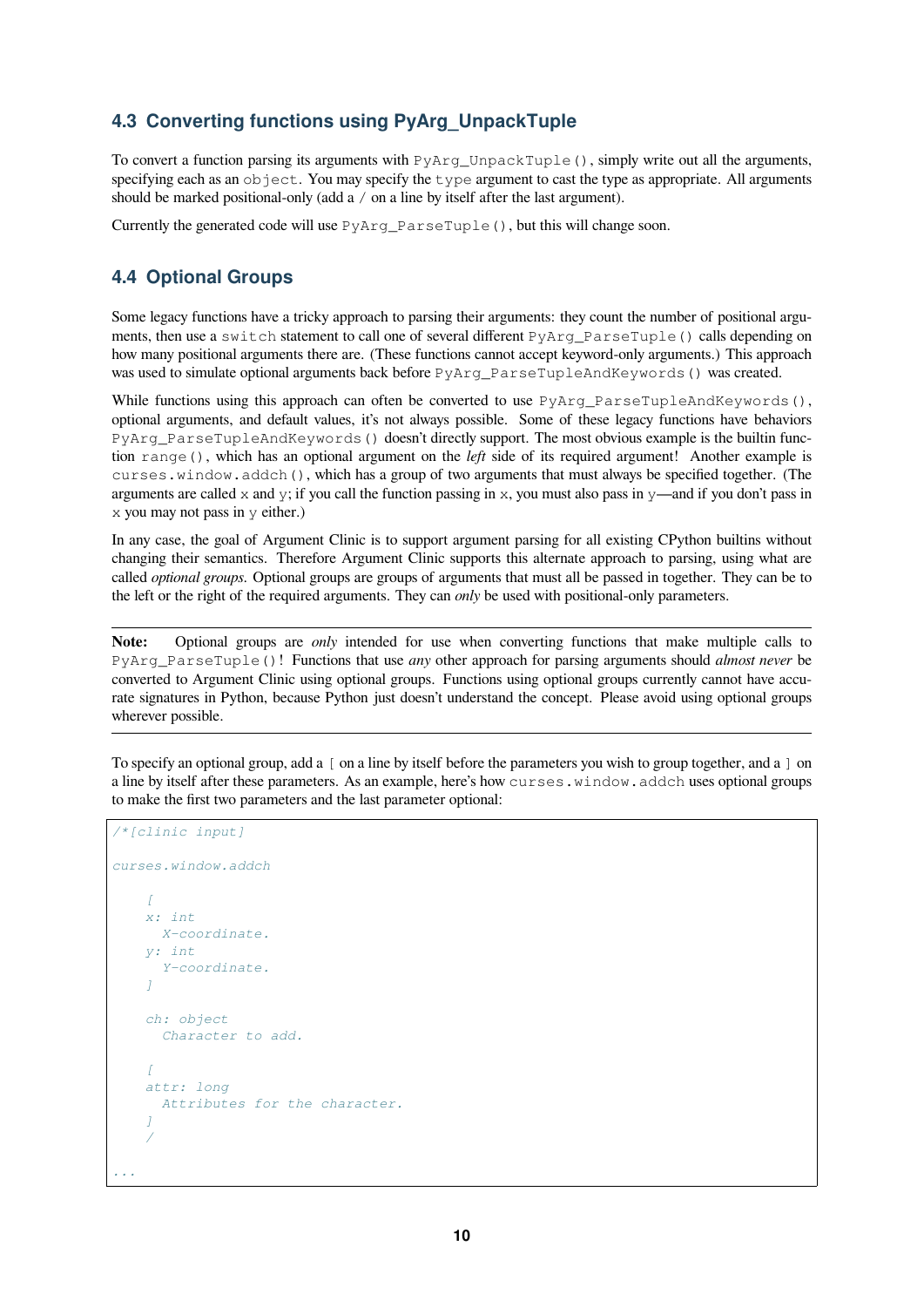Notes:

- For every optional group, one additional parameter will be passed into the impl function representing the group. The parameter will be an int named group\_{direction}\_{number}, where {direction} is either right or left depending on whether the group is before or after the required parameters, and {number} is a monotonically increasing number (starting at 1) indicating how far away the group is from the required parameters. When the impl is called, this parameter will be set to zero if this group was unused, and set to non-zero if this group was used. (By used or unused, I mean whether or not the parameters received arguments in this invocation.)
- If there are no required arguments, the optional groups will behave as if they're to the right of the required arguments.
- In the case of ambiguity, the argument parsing code favors parameters on the left (before the required parameters).
- Optional groups can only contain positional-only parameters.
- Optional groups are *only* intended for legacy code. Please do not use optional groups for new code.

#### **4.5 Using real Argument Clinic converters, instead of "legacy converters"**

<span id="page-10-0"></span>To save time, and to minimize how much you need to learn to achieve your first port to Argument Clinic, the walkthrough above tells you to use "legacy converters". "Legacy converters" are a convenience, designed explicitly to make porting existing code to Argument Clinic easier. And to be clear, their use is acceptable when porting code for Python 3.4.

However, in the long term we probably want all our blocks to use Argument Clinic's real syntax for converters. Why? A couple reasons:

- The proper converters are far easier to read and clearer in their intent.
- There are some format units that are unsupported as "legacy converters", because they require arguments, and the legacy converter syntax doesn't support specifying arguments.
- In the future we may have a new argument parsing library that isn't restricted to what PyArg\_ParseTuple() supports; this flexibility won't be available to parameters using legacy converters.

Therefore, if you don't mind a little extra effort, please use the normal converters instead of legacy converters.

In a nutshell, the syntax for Argument Clinic (non-legacy) converters looks like a Python function call. However, if there are no explicit arguments to the function (all functions take their default values), you may omit the parentheses. Thus bool and bool() are exactly the same converters.

All arguments to Argument Clinic converters are keyword-only. All Argument Clinic converters accept the following arguments:

- **c\_default** The default value for this parameter when defined in C. Specifically, this will be the initializer for the variable declared in the "parse function". See *the section on default values* for how to use this. Specified as a string.
- **annotation** The annotation value for this parameter. Not currently supported, because **PEP 8** mandates that the Python library may not use annotations.

In addition, some converters accept additional arguments. Here is a list of these arguments, along with their meanings:

**accept** A set of Python types (and possibly pseudo-types); this restricts the allowable [Python](https://www.python.org/dev/peps/pep-0008) argument to values of these types. (This is not a general-purpose facility; as a rule it only supports specific lists of types as shown in the legacy converter table.)

To accept None, add NoneType to this set.

**bitwise** Only supported for unsigned integers. The native integer value of this Python argument will be written to the parameter without any range checking, even for negative values.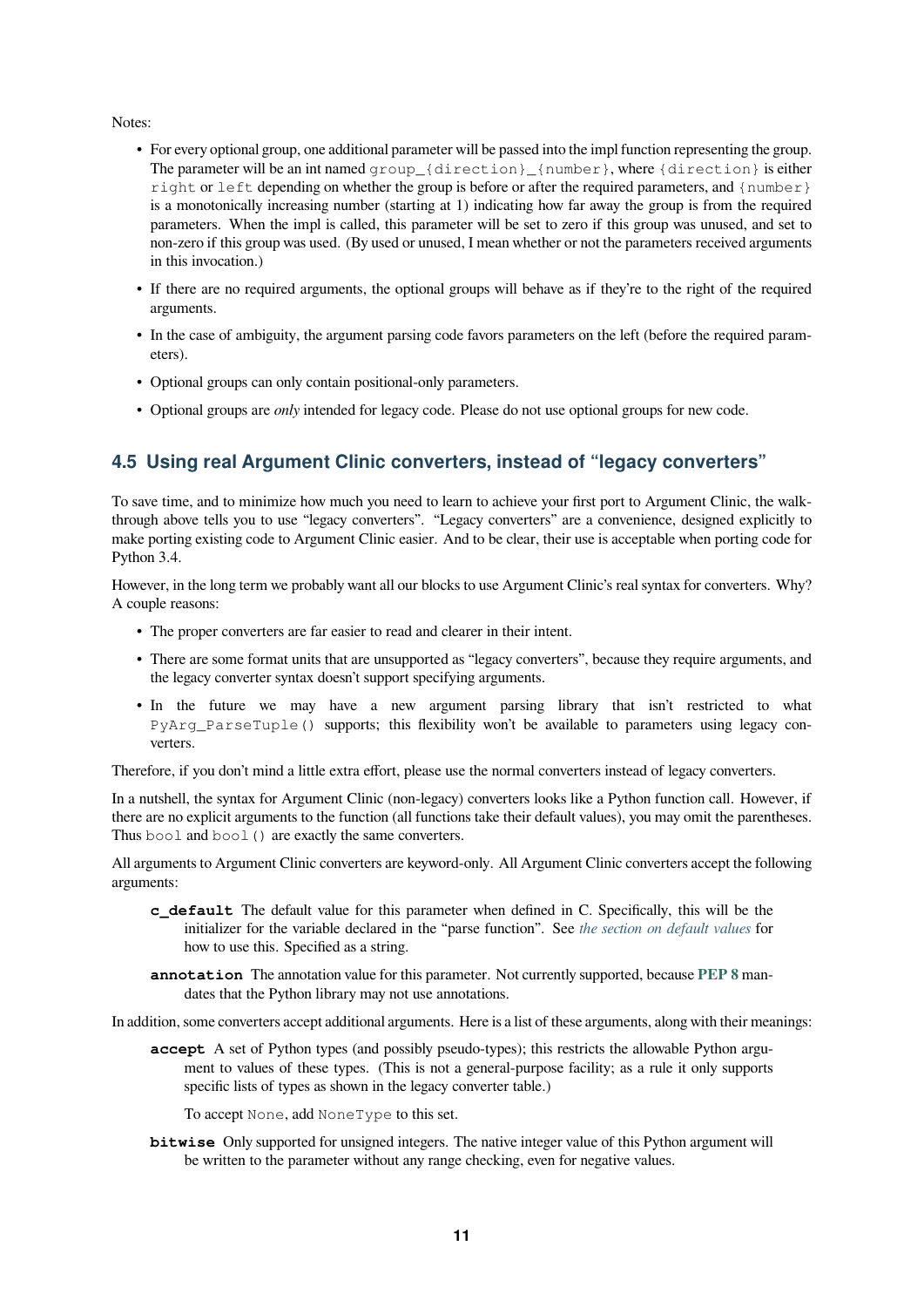- **converter** Only supported by the object converter. Specifies the name of a C "converter function" to use to convert this object to a native type.
- **encoding** Only supported for strings. Specifies the encoding to use when converting this string from a Python str (Unicode) value into a C char  $\star$  value.
- **subclass\_of** Only supported for the object converter. Requires that the Python value be a subclass of a Python type, as expressed in C.
- **type** Only supported for the object and self converters. Specifies the C type that will be used to declare the variable. Default value is "PyObject  $*$ ".
- **zeroes** Only supported for strings. If true, embedded NUL bytes  $(\cdot \setminus \setminus 0)$  are permitted inside the value. The length of the string will be passed in to the impl function, just after the string parameter, as a parameter named <parameter\_name>\_length.

Please note, not every possible combination of arguments will work. Usually these arguments are implemented by specific PyArg\_ParseTuple *format units*, with specific behavior. For example, currently you cannot call unsigned\_short without also specifying bitwise=True. Although it's perfectly reasonable to think this would work, these semantics don't map to any existing format unit. So Argument Clinic doesn't support it. (Or, at least, not yet.)

Below is a table showing the mapping of legacy converters into real Argument Clinic converters. On the left is the legacy converter, on the right is the text you'd replace it with.

| $\overline{B}$                                     | unsigned_char(bitwise=True)                                                    |
|----------------------------------------------------|--------------------------------------------------------------------------------|
| $\overline{b}$                                     | unsigned_char                                                                  |
| $^{\prime}$ C $^{\prime}$                          | char                                                                           |
| $^{\prime}$ C $^{\prime}$                          | $int (accept = {str})$                                                         |
| $\overline{d}$                                     | double                                                                         |
| $\overline{D}$                                     | Py_complex                                                                     |
| "es"                                               | str(encoding='name_of_encoding')                                               |
| $'e$ s#'                                           | str (encoding='name_of_encoding', zeroes=True)                                 |
| 'et'                                               | str(encoding='name_of_encoding', accept={bytes, bytearray, str})               |
| 'et                                                | str (encoding='name_of_encoding', accept={bytes, bytearray, str}, zeroes=True) |
| 'f'                                                | float                                                                          |
| h'                                                 | short                                                                          |
| $'$ H $'$                                          | unsigned_short(bitwise=True)                                                   |
| $\overline{\mathbf{1} + \mathbf{1}}$               | int.                                                                           |
| $\overline{\mathbf{r}_1}$                          | unsigned_int(bitwise=True)                                                     |
| $\overline{\mathbf{K}^{\prime}}$                   | unsigned_long(bitwise=True)                                                    |
| K                                                  | unsigned_long_long(bitwise=True)                                               |
| $\overline{\cdot\,\scriptstyle 1\,\scriptstyle 1}$ | long                                                                           |
| ' L'                                               | long long                                                                      |
| n <sub>n</sub>                                     | Py_ssize_t                                                                     |
| $^{\prime}$ O                                      | object                                                                         |
| $'$ 0! $'$                                         | object(subclass_of='&PySomething_Type')                                        |
| $'$ O& $'$                                         | object (converter='name_of_c_function')                                        |
| "q"                                                | bool                                                                           |
| $\mathbf{S}$                                       | PyBytesObject                                                                  |
| $\overline{\mathbf{S}^{\mathsf{T}}}$               | str                                                                            |
| $\overline{\phantom{a}1\phantom{a}}$               | str(zeroes=True)                                                               |
| $\overline{\phantom{0}}$ s <sup>*</sup>            | Py_buffer(accept={buffer, str})                                                |
| 'U'                                                | unicode                                                                        |
| $\overline{\mathbf{u}}$                            | Py_UNICODE                                                                     |
| $'u$ # $'$                                         | Py UNICODE (zeroes=True)                                                       |
| $\mathbf{v}_W$ $\star$ $\mathbf{v}$                | Py_buffer(accept={rwbuffer})                                                   |
| 'Y'                                                | PyByteArrayObject                                                              |
| 'y'                                                | str(accept={bytes})                                                            |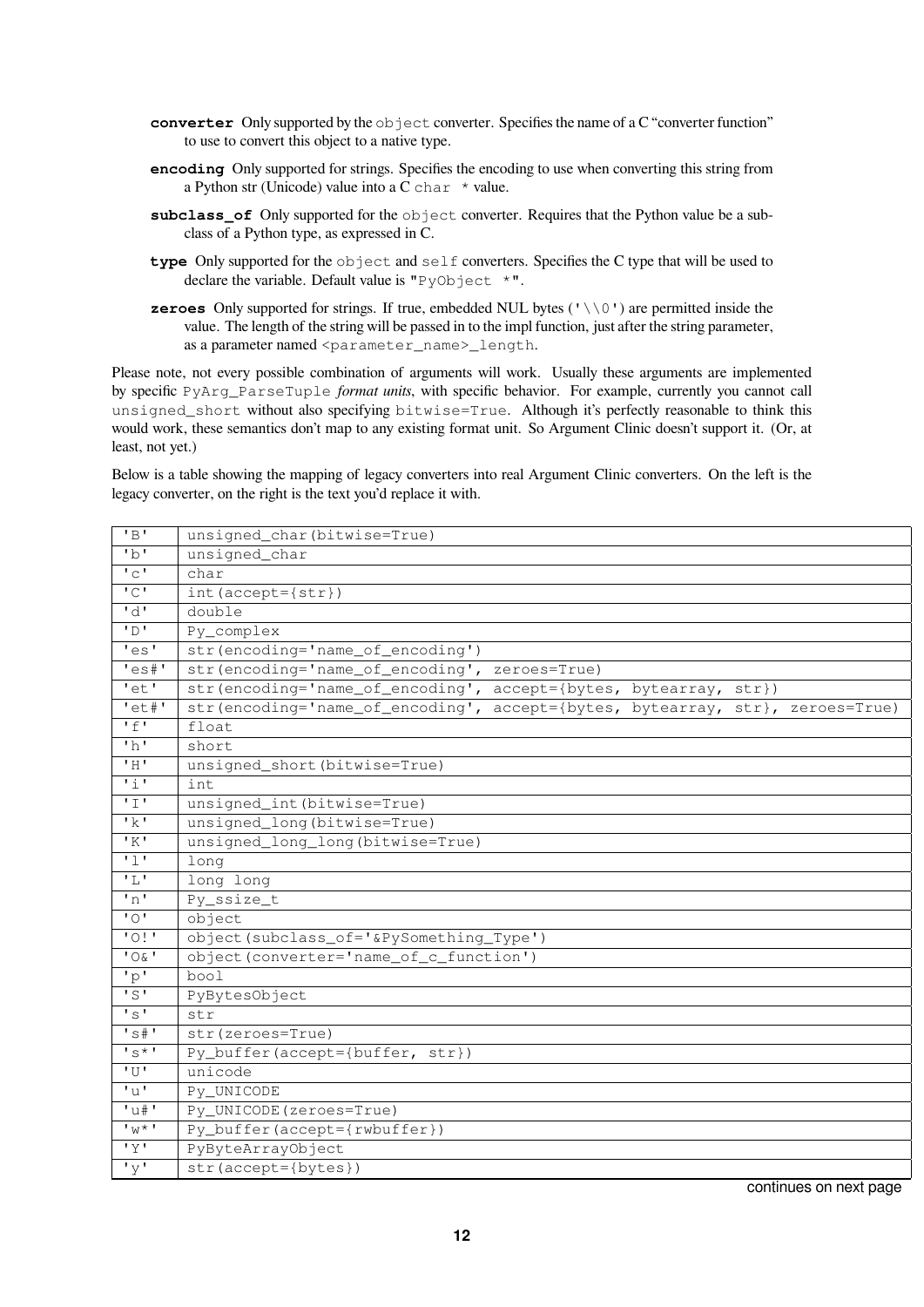| $'y$ <sup>+</sup>                              | $str(accept={robuffer}, zeroes=True)$           |
|------------------------------------------------|-------------------------------------------------|
| $\mathbf{1}_{V}$ $\star$ $\mathbf{1}$          | Py buffer                                       |
| 'Z'                                            | Py_UNICODE(accept={str, NoneType})              |
| $'Z$ # $'$                                     | Py_UNICODE(accept={str, NoneType}, zeroes=True) |
| $\mathbf{Z}$                                   | str(accept={str, NoneType})                     |
| $'z$ # $'$                                     | str(accept={str, NoneType}, zeroes=True)        |
| $\mathbf{r}$ $\mathbf{z}$ $\star$ $\mathbf{r}$ | Py_buffer(accept={buffer, str, NoneType})       |

Table 1 – continued from previous page

As an example, here's our sample pickle.Pickler.dump using the proper converter:

```
/*[clinic input]
pickle.Pickler.dump
    obj: object
        The object to be pickled.
    /
Write a pickled representation of obj to the open file.
[clinic start generated code]*/
```
One advantage of real converters is that they're more flexible than legacy converters. For example, the unsigned int converter (and all the unsigned converters) can be specified without bitwise=True. Their default behavior performs range checking on the value, and they won't accept negative numbers. You just can't do that with a legacy converter!

Argument Clinic will show you all the converters it has available. For each converter it'll show you all the parameters it accepts, along with the default value for each parameter. Just run  $T \circ \text{ols} / \text{clinic} / \text{clinic.py}$ --converters to see the full list.

#### <span id="page-12-0"></span>**4.6 Py\_buffer**

When using the Py\_buffer converter (or the 's<sup>\*'</sup>, 'w<sup>\*'</sup>, '<sup>\*</sup>y', or 'z<sup>\*'</sup> legacy converters), you *must* not call PyBuffer\_Release() on the provided buffer. Argument Clinic generates code that does it for you (in the parsing function).

#### <span id="page-12-1"></span>**4.7 Advanced converters**

Remember those format units you skipped for your first time because they were advanced? Here's how to handle those too.

The trick is, all those format units take arguments—either conversion functions, or types, or strings specifying an encoding. (But "legacy converters" don't support arguments. That's why we skipped them for your first function.) The argument you specified to the format unit is now an argument to the converter; this argument is either converter (for  $\circ$ &), subclass  $\circ$  f (for  $\circ$ !), or encoding (for all the format units that start with e).

When using subclass  $\circ$  f, you may also want to use the other custom argument for object(): type, which lets you set the type actually used for the parameter. For example, if you want to ensure that the object is a subclass of PyUnicode\_Type, you probably want to use the converter object(type='PyUnicodeObject \*', subclass of='&PyUnicode Type').

One possible problem with using Argument Clinic: it takes away some possible flexibility for the format units starting with  $e$ . When writing a PyArq Parse call by hand, you could theoretically decide at runtime what encoding string to pass in to PyArg\_ParseTuple(). But now this string must be hard-coded at Argument-Clinic-preprocessingtime. This limitation is deliberate; it made supporting this format unit much easier, and may allow for future optimizations. This restriction doesn't seem unreasonable; CPython itself always passes in static hard-coded encoding strings for parameters whose format units start with e.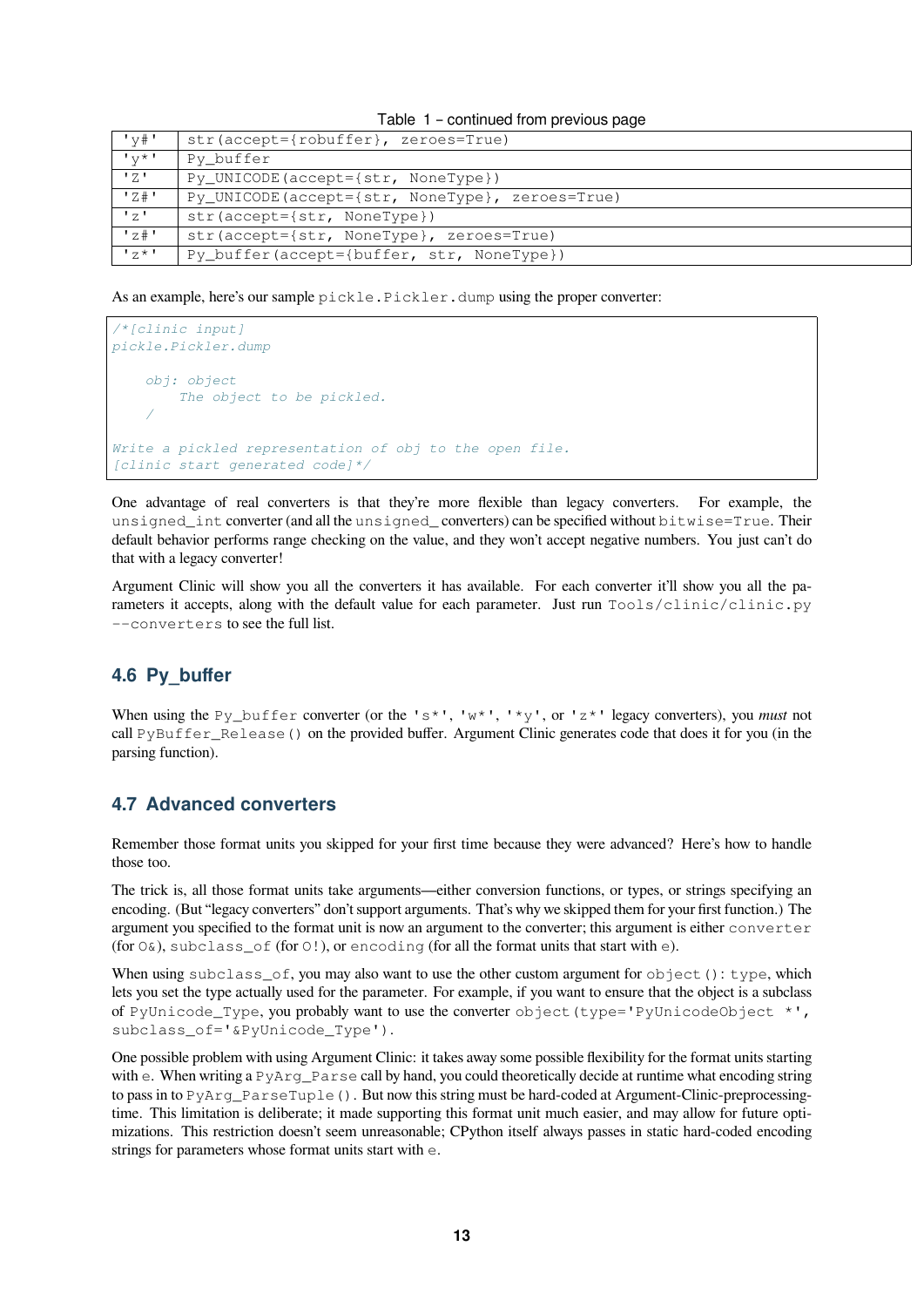#### <span id="page-13-0"></span>**4.8 Parameter default values**

Default values for parameters can be any of a number of values. At their simplest, they can be string, int, or float literals:

```
foo: str = "abc"bar: int = 123bat: float = 45.6
```
They can also use any of Python's built-in constants:

```
yep: bool = True
nope: bool = False
nada: object = None
```
There's also special support for a default value of NULL, and for simple expressions, documented in the following sections.

#### <span id="page-13-1"></span>**4.9 The NULL default value**

For string and object parameters, you can set them to None to indicate that there's no default. However, that means the C variable will be initialized to Py\_None. For convenience's sakes, there's a special value called NULL for just this reason: from Python's perspective it behaves like a default value of None, but the C variable is initialized with NIIL.

#### <span id="page-13-2"></span>**4.10 Expressions specified as default values**

The default value for a parameter can be more than just a literal value. It can be an entire expression, using math operators and looking up attributes on objects. However, this support isn't exactly simple, because of some nonobvious semantics.

Consider the following example:

foo: Py ssize  $t = sys.maxsize - 1$ 

sys.maxsize can have different values on different platforms. Therefore Argument Clinic can't simply evaluate that expression locally and hard-code it in C. So it stores the default in such a way that it will get evaluated at runtime, when the user asks for the function's signature.

What namespace is available when the expression is evaluated? It's evaluated in the context of the module the builtin came from. So, if your module has an attribute called "max\_widgets", you may simply use it:

foo: Py\_ssize\_t = max\_widgets

If the symbol isn't found in the current module, it fails over to looking in sys.modules. That's how it can find sys.maxsize for example. (Since you don't know in advance what modules the user will load into their interpreter, it's best to restrict yourself to modules that are preloaded by Python itself.)

Evaluating default values only at runtime means Argument Clinic can't compute the correct equivalent C default value. So you need to tell it explicitly. When you use an expression, you must also specify the equivalent expression in C, using the c\_default parameter to the converter:

foo: Py\_ssize\_t(c\_default="PY\_SSIZE\_T\_MAX - 1") = sys.maxsize - 1

Another complication: Argument Clinic can't know in advance whether or not the expression you supply is valid. It parses it to make sure it looks legal, but it can't *actually* know. You must be very careful when using expressions to specify values that are guaranteed to be valid at runtime!

Finally, because expressions must be representable as static C values, there are many restrictions on legal expressions. Here's a list of Python features you're not permitted to use: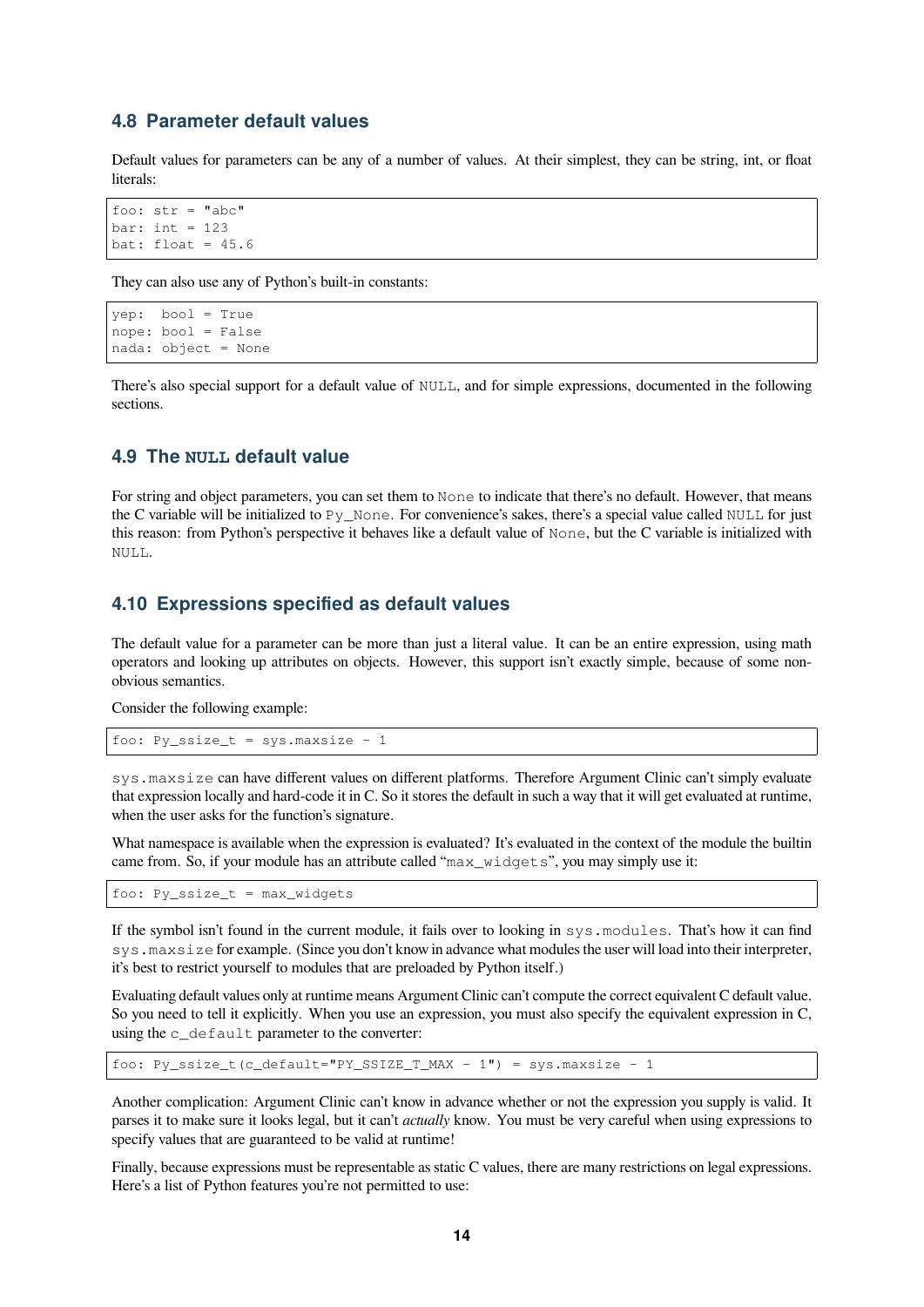- Function calls.
- Inline if statements (3 if foo else 5).
- Automatic sequence unpacking  $(* [1, 2, 3]).$
- List/set/dict comprehensions and generator expressions.
- Tuple/list/set/dict literals.

#### <span id="page-14-0"></span>**4.11 Using a return converter**

By default the impl function Argument Clinic generates for you returns PyObject  $*$ . But your C function often computes some C type, then converts it into the PyObject  $*$  at the last moment. Argument Clinic handles converting your inputs from Python types into native C types—why not have it convert your return value from a native C type into a Python type too?

That's what a "return converter" does. It changes your impl function to return some C type, then adds code to the generated (non-impl) function to handle converting that value into the appropriate PyObject  $*$ .

The syntax for return converters is similar to that of parameter converters. You specify the return converter like it was a return annotation on the function itself. Return converters behave much the same as parameter converters; they take arguments, the arguments are all keyword-only, and if you're not changing any of the default arguments you can omit the parentheses.

(If you use both "as" *and* a return converter for your function, the "as" should come before the return converter.)

There's one additional complication when using return converters: how do you indicate an error has occurred? Normally, a function returns a valid (non-NULL) pointer for success, and NULL for failure. But if you use an integer return converter, all integers are valid. How can Argument Clinic detect an error? Its solution: each return converter implicitly looks for a special value that indicates an error. If you return that value, and an error has been set (PyErr\_Occurred() returns a true value), then the generated code will propagate the error. Otherwise it will encode the value you return like normal.

Currently Argument Clinic supports only a few return converters:

bool int unsigned int long unsigned int size\_t Py\_ssize\_t float double DecodeFSDefault

None of these take parameters. For the first three, return -1 to indicate error. For  $DecodeFSDefault$ , the return type is const char \*; return a NULL pointer to indicate an error.

(There's also an experimental NoneType converter, which lets you return Py\_None on success or NULL on failure, without having to increment the reference count on Py\_None. I'm not sure it adds enough clarity to be worth using.)

To see all the return converters Argument Clinic supports, along with their parameters (if any), just run Tools/ clinic/clinic.py --converters for the full list.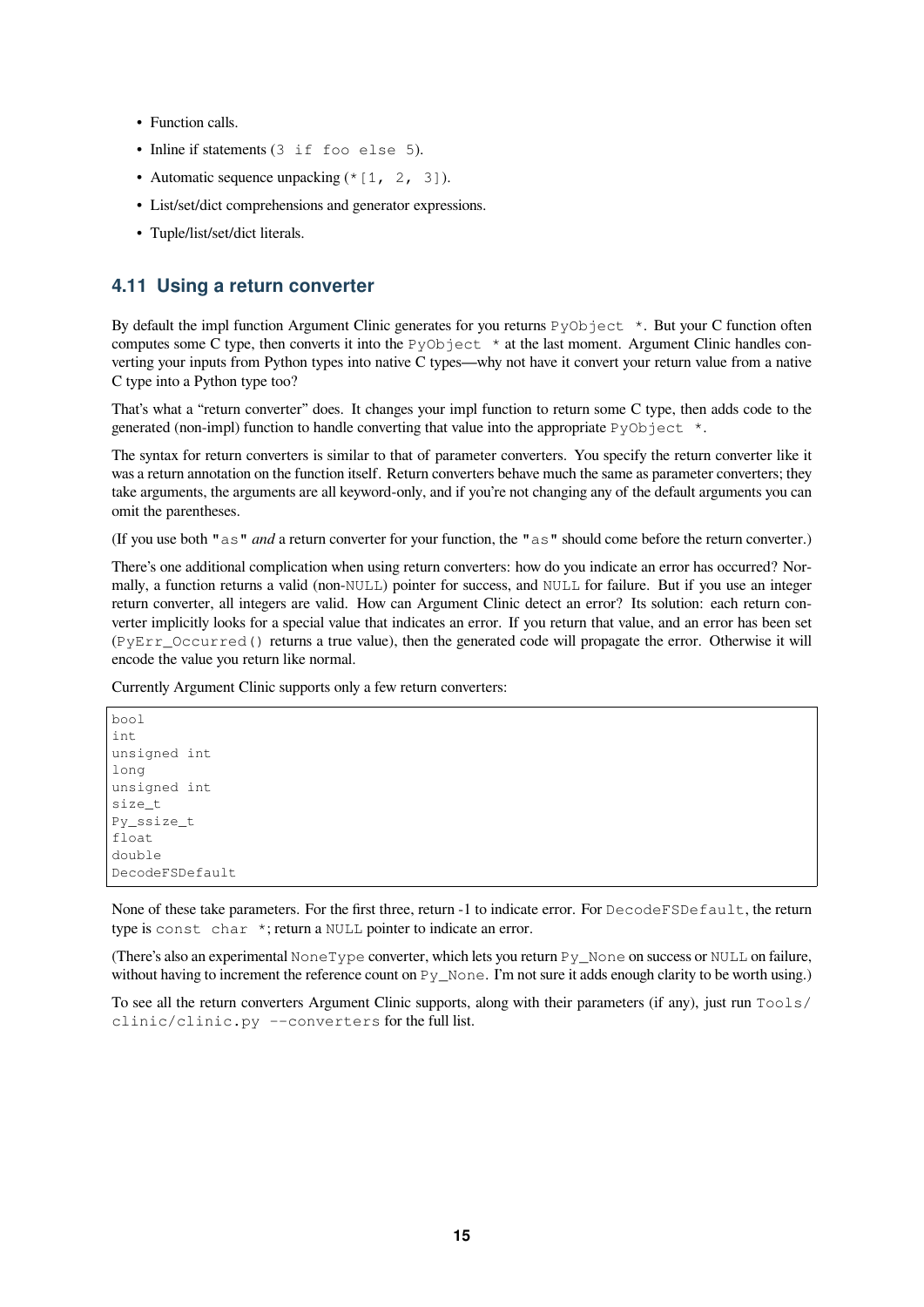#### <span id="page-15-0"></span>**4.12 Cloning existing functions**

If you have a number of functions that look similar, you may be able to use Clinic's "clone" feature. When you clone an existing function, you reuse:

- its parameters, including
	- **–** their names,
	- **–** their converters, with all parameters,
	- **–** their default values,
	- **–** their per-parameter docstrings,
	- **–** their *kind* (whether they're positional only, positional or keyword, or keyword only), and
- its return converter.

The only thing not copied from the original function is its docstring; the syntax allows you to specify a new docstring.

Here's the syntax for cloning a function:

```
/*[clinic input]
module.class.new_function [as c_basename] = module.class.existing_function
Docstring for new_function goes here.
[clinic start generated code]*/
```
(The functions can be in different modules or classes. I wrote module.class in the sample just to illustrate that you must use the full path to *both* functions.)

Sorry, there's no syntax for partially-cloning a function, or cloning a function then modifying it. Cloning is an all-or nothing proposition.

Also, the function you are cloning from must have been previously defined in the current file.

#### <span id="page-15-1"></span>**4.13 Calling Python code**

The rest of the advanced topics require you to write Python code which lives inside your C file and modifies Argument Clinic's runtime state. This is simple: you simply define a Python block.

A Python block uses different delimiter lines than an Argument Clinic function block. It looks like this:

```
/*[python input]
# python code goes here
[python start generated code]*/
```
All the code inside the Python block is executed at the time it's parsed. All text written to stdout inside the block is redirected into the "output" after the block.

As an example, here's a Python block that adds a static integer variable to the C code:

```
/*[python input]
print('static int __ignored_unused_variable__ = 0;')
[python start generated code]*/
static int __ignored_unused_variable__ = 0;
/*[python checksum:...]*/
```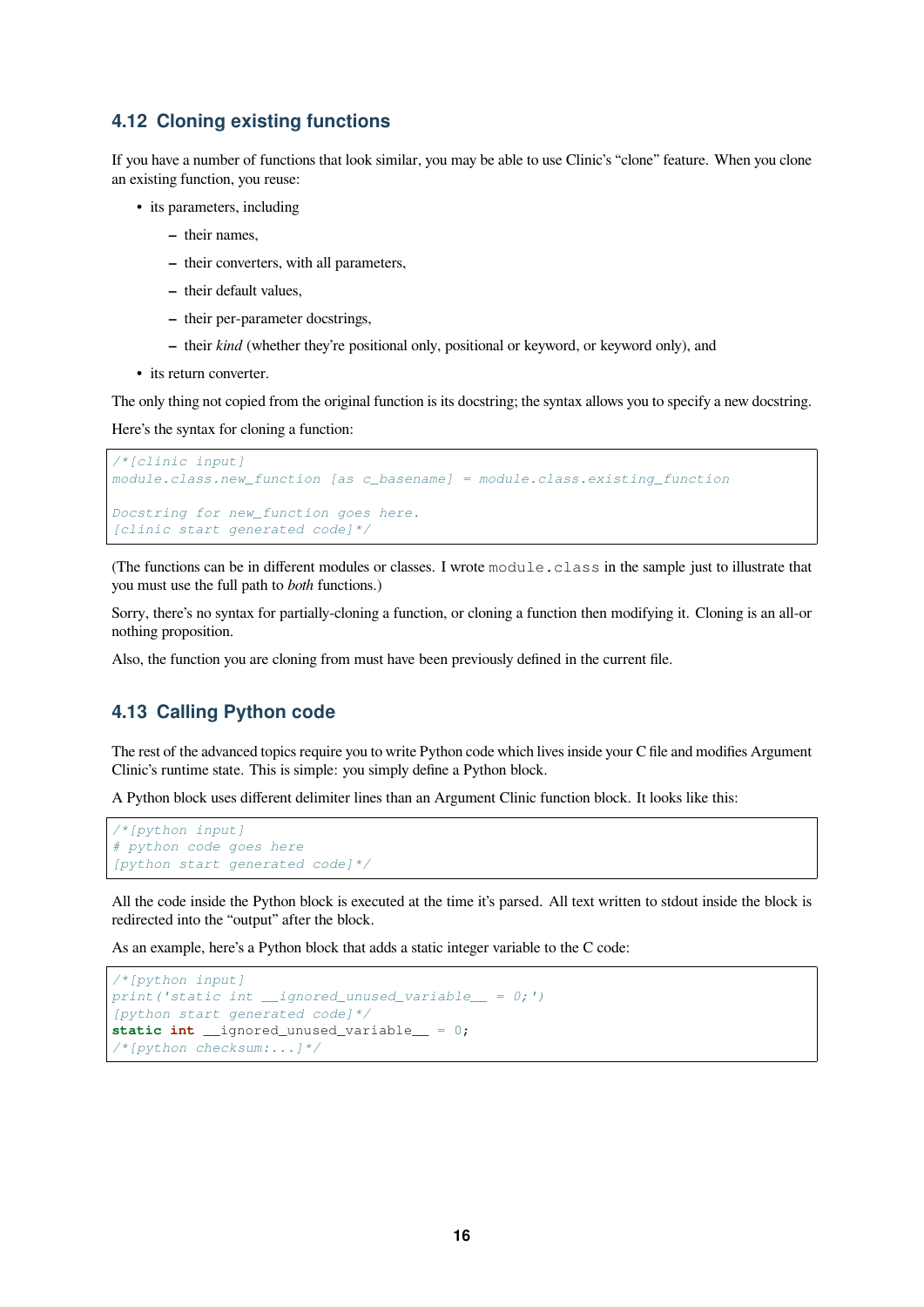#### <span id="page-16-0"></span>**4.14 Using a "self converter"**

Argument Clinic automatically adds a "self" parameter for you using a default converter. It automatically sets the type of this parameter to the "pointer to an instance" you specified when you declared the type. However, you can override Argument Clinic's converter and specify one yourself. Just add your own self parameter as the first parameter in a block, and ensure that its converter is an instance of self\_converter or a subclass thereof.

What's the point? This lets you override the type of  $\text{self}$ , or give it a different default name.

How do you specify the custom type you want to cast  $\leq \text{if }$  to? If you only have one or two functions with the same type for self, you can directly use Argument Clinic's existing self converter, passing in the type you want to use as the type parameter:

```
/*[clinic input]
_pickle.Pickler.dump
  self: self(type="PicklerObject *")
 obj: object
  /
Write a pickled representation of the given object to the open file.
[clinic start generated code]*/
```
On the other hand, if you have a lot of functions that will use the same type for  $\text{self}, \text{it's best to create your own}$ converter, subclassing self\_converter but overwriting the type member:

```
/*[python input]
class PicklerObject_converter(self_converter):
    type = "PicklerObject *"
[python start generated code]*/
/*[clinic input]
_pickle.Pickler.dump
 self: PicklerObject
 obj: object
  /
Write a pickled representation of the given object to the open file.
[clinic start generated code]*/
```
#### <span id="page-16-1"></span>**4.15 Using a "defining class" converter**

Argument Clinic facilitates gaining access to the defining class of a method. This is useful for heap type methods that need to fetch module level state. Use PyType\_FromModuleAndSpec() to associate a new heap type with a module. You can now use PyType\_GetModuleState() on the defining class to fetch the module state, for example from a module method.

Example from Modules/zlibmodule.c. First, defining\_class is added to the clinic input:

```
/*[clinic input]
zlib.Compress.compress
 cls: defining_class
 data: Py_buffer
    Binary data to be compressed.
  /
```
After running the Argument Clinic tool, the following function signature is generated: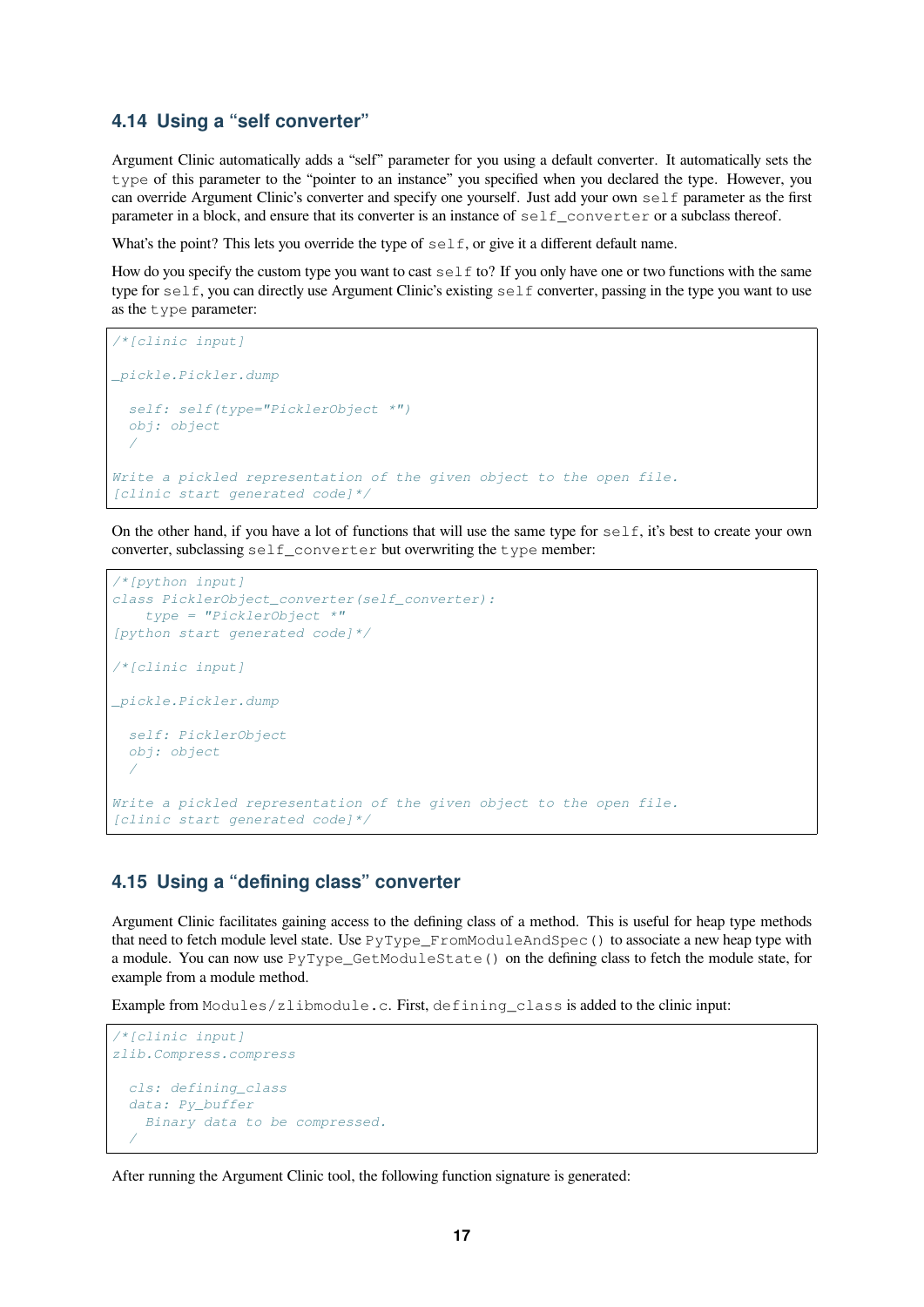```
/*[clinic start generated code]*/
static PyObject *
zlib_Compress_compress_impl(compobject *self, PyTypeObject *cls,
                            Py_buffer *data)
/*[clinic end generated code: output=6731b3f0ff357ca6 input=04d00f65ab01d260]*/
```
The following code can now use PyType\_GetModuleState(cls) to fetch the module state:

zlibstate \*state =  $PyType_GetModuleState(cls);$ 

Each method may only have one argument using this converter, and it must appear after  $self$ , or, if  $self$  is not used, as the first argument. The argument will be of type  $PyTypeObject \star$ . The argument will not appear in the \_\_text\_signature\_\_.

The defining\_class converter is not compatible with \_\_init\_\_ and \_\_new\_\_ methods, which cannot use the METH\_METHOD convention.

It is not possible to use defining\_class with slot methods. In order to fetch the module state from such methods, use \_PyType\_GetModuleByDef to look up the module and then PyModule\_GetState() to fetch the module state. Example from the setattro slot method in Modules/\_threadmodule.c:

```
static int
local_setattro(localobject *self, PyObject *name, PyObject *v)
{
    PyObject *module = _PyType_GetModuleByDef(Py_TYPE(self), &thread_module);
    thread_module_state *state = get_thread_state(module);
    ...
}
```
See also **PEP 573**.

#### **4.16 Writing a custom converter**

<span id="page-17-0"></span>As we h[inted at in](https://www.python.org/dev/peps/pep-0573) the previous section… you can write your own converters! A converter is simply a Python class that inherits from CConverter. The main purpose of a custom converter is if you have a parameter using the  $\circ \delta$ format unit—parsing this parameter means calling a PyArg\_ParseTuple() "converter function".

Your converter class should be named \*something\*\_converter. If the name follows this convention, then your converter class will be automatically registered with Argument Clinic; its name will be the name of your class with the \_converter suffix stripped off. (This is accomplished with a metaclass.)

You shouldn't subclass CConverter. \_\_init\_\_. Instead, you should write a converter\_init() function. converter\_init() always accepts a self parameter; after that, all additional parameters *must* be keyword-only. Any arguments passed in to the converter in Argument Clinic will be passed along to your converter\_init().

There are some additional members of CConverter you may wish to specify in your subclass. Here's the current list:

- **type** The C type to use for this variable. type should be a Python string specifying the type, e.g. int. If this is a pointer type, the type string should end with  $' *'.$
- **default** The Python default value for this parameter, as a Python value. Or the magic value unspecified if there is no default.
- **py\_default** default as it should appear in Python code, as a string. Or None if there is no default.
- **c\_default** default as it should appear in C code, as a string. Or None if there is no default.
- **c\_ignored\_default** The default value used to initialize the C variable when there is no default, but not specifying a default may result in an "uninitialized variable" warning. This can easily happen when using option groups—although properly-written code will never actually use this value, the variable does get passed in to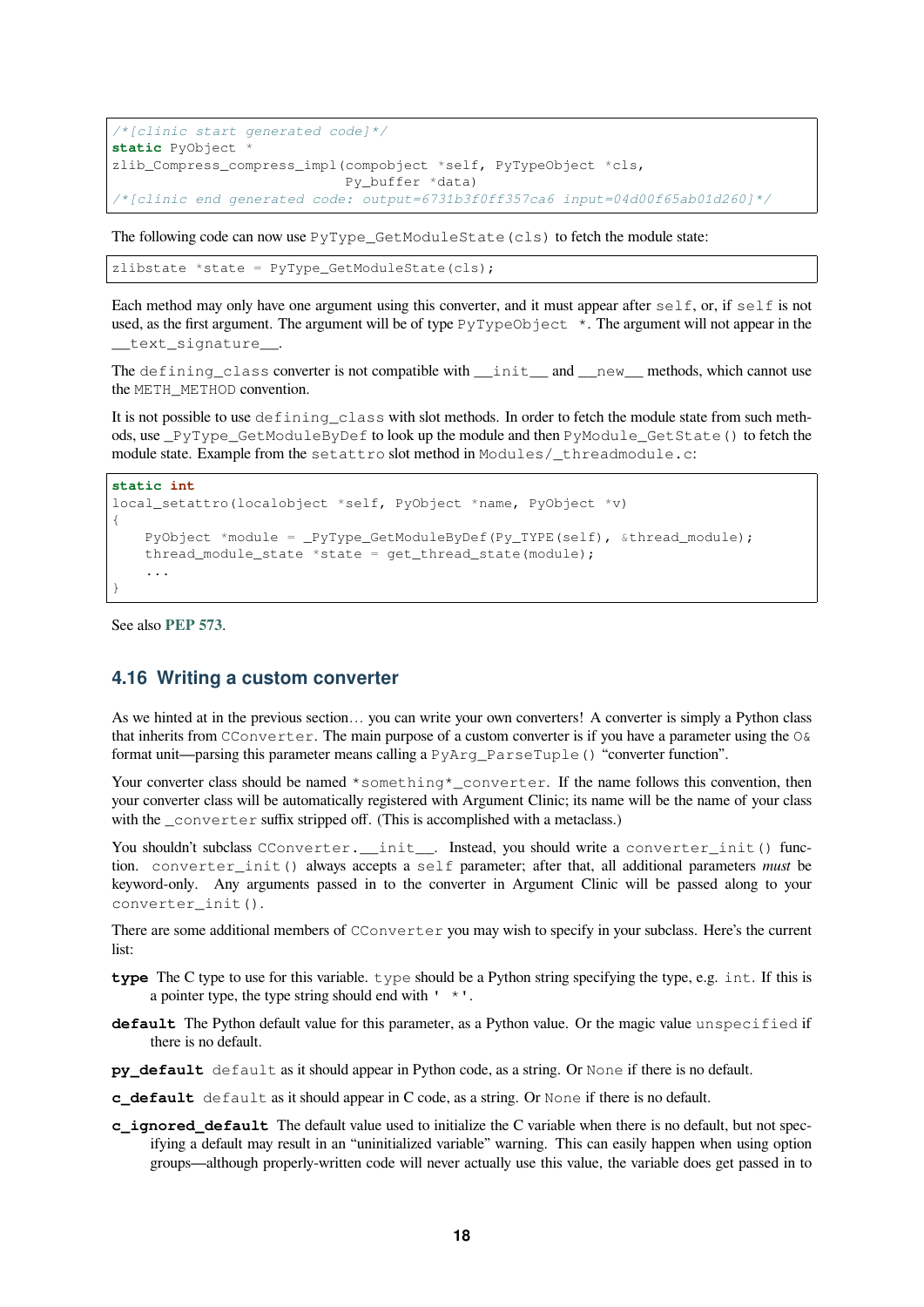the impl, and the C compiler will complain about the "use" of the uninitialized value. This value should always be a non-empty string.

**converter** The name of the C converter function, as a string.

- **impl** by reference A boolean value. If true, Argument Clinic will add a  $\&$  in front of the name of the variable when passing it into the impl function.
- **parse\_by\_reference** A boolean value. If true, Argument Clinic will add a  $\alpha$  in front of the name of the variable when passing it into PyArg\_ParseTuple().

Here's the simplest example of a custom converter, from Modules/zlibmodule.c:

```
/*[python input]
class ssize_t_converter(CConverter):
   type = 'Py_ssize_t'
   converter = 'ssize_t_converter'
[python start generated code]*/
/*[python end generated code: output=da39a3ee5e6b4b0d input=35521e4e733823c7]*/
```
This block adds a converter to Argument Clinic named ssize\_t. Parameters declared as ssize\_twill be declared as type Py\_ssize\_t, and will be parsed by the 'O&' format unit, which will call the ssize\_t\_converter converter function. ssize\_t variables automatically support default values.

More sophisticated custom converters can insert custom C code to handle initialization and cleanup. You can see more examples of custom converters in the CPython source tree; grep the C files for the string CConverter.

#### <span id="page-18-0"></span>**4.17 Writing a custom return converter**

Writing a custom return converter is much like writing a custom converter. Except it's somewhat simpler, because return converters are themselves much simpler.

Return converters must subclass CReturnConverter. There are no examples yet of custom return converters, because they are not widely used yet. If you wish to write your own return converter, please read Tools/clinic/ clinic.py, specifically the implementation of CReturnConverter and all its subclasses.

#### <span id="page-18-1"></span>**4.18 METH\_O and METH\_NOARGS**

To convert a function using METH  $\circ$ , make sure the function's single argument is using the  $\circ$ b ject converter, and mark the arguments as positional-only:

```
/*[clinic input]
meth_o_sample
     argument: object
     /
[clinic start generated code]*/
```
To convert a function using METH\_NOARGS, just don't specify any arguments.

You can still use a self converter, a return converter, and specify a type argument to the object converter for METH\_O.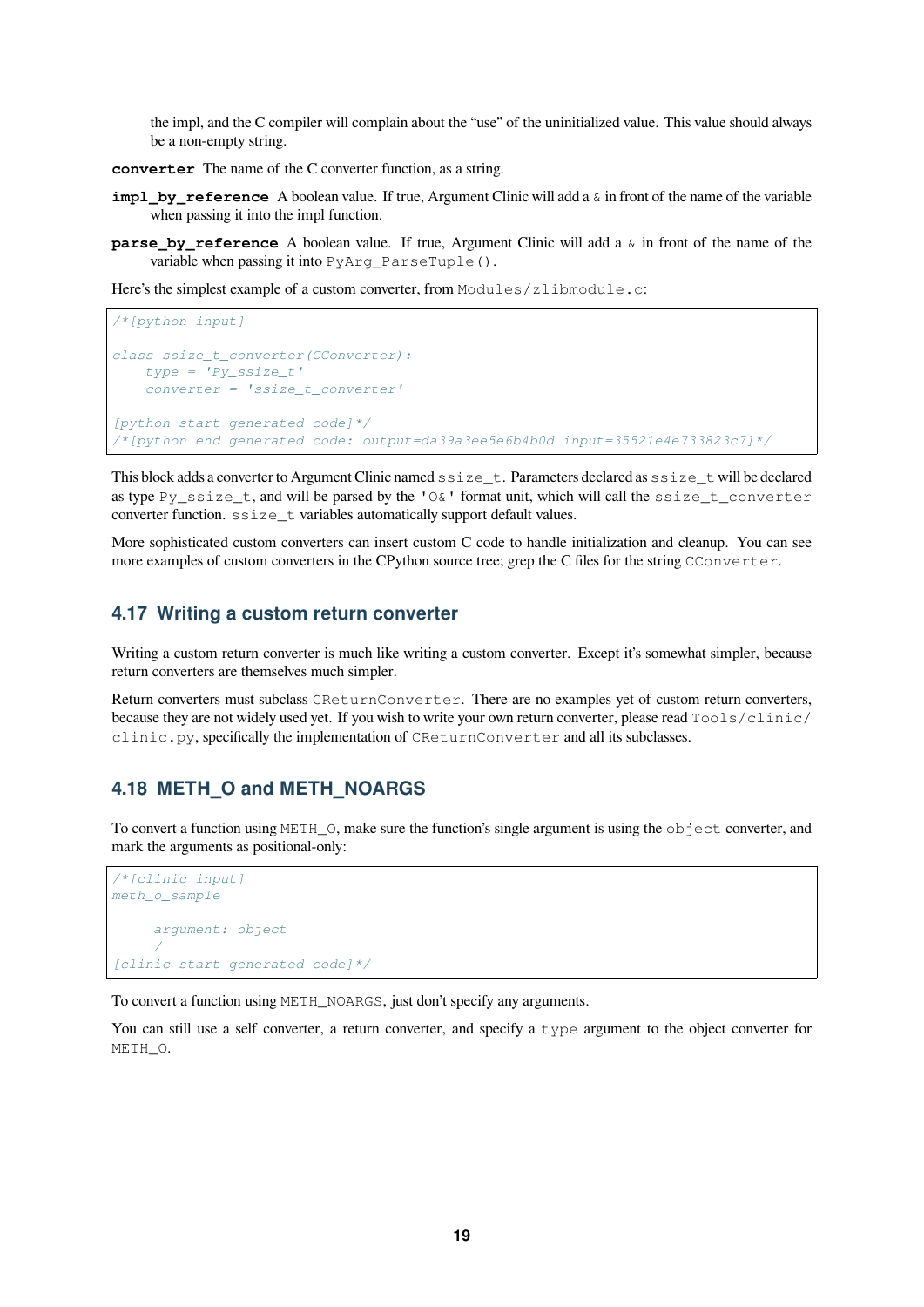#### <span id="page-19-0"></span>**4.19 tp\_new and tp\_init functions**

You can convert tp\_new and tp\_init functions. Just name them \_\_new\_\_ or \_\_init\_\_ as appropriate. Notes:

- The function name generated for \_\_new\_\_ doesn't end in \_\_new\_\_ like it would by default. It's just the name of the class, converted into a valid C identifier.
- No PyMethodDef #define is generated for these functions.
- init functions return int, not PyObject \*.
- Use the docstring as the class docstring.
- Although \_\_new\_\_ and \_\_init \_\_ functions must always accept both the args and kwargs objects, when converting you may specify any signature for these functions that you like. (If your function doesn't support keywords, the parsing function generated will throw an exception if it receives any.)

#### <span id="page-19-1"></span>**4.20 Changing and redirecting Clinic's output**

It can be inconvenient to have Clinic's output interspersed with your conventional hand-edited C code. Luckily, Clinic is configurable: you can buffer up its output for printing later (or earlier!), or write its output to a separate file. You can also add a prefix or suffix to every line of Clinic's generated output.

While changing Clinic's output in this manner can be a boon to readability, it may result in Clinic code using types before they are defined, or your code attempting to use Clinic-generated code before it is defined. These problems can be easily solved by rearranging the declarations in your file, or moving where Clinic's generated code goes. (This is why the default behavior of Clinic is to output everything into the current block; while many people consider this hampers readability, it will never require rearranging your code to fix definition-before-use problems.)

Let's start with defining some terminology:

*field* A field, in this context, is a subsection of Clinic's output. For example, the #define for the PyMethodDef structure is a field, called methoddef define. Clinic has seven different fields it can output per function definition:

```
docstring_prototype
docstring_definition
methoddef_define
impl_prototype
parser_prototype
parser_definition
impl_definition
```
All the names are of the form " $\langle a \rangle$  " $\langle b \rangle$ ", where " $\langle a \rangle$ " is the semantic object represented (the parsing function, the impl function, the docstring, or the methoddef structure) and "**" represents what kind of** statement the field is. Field names that end in "\_prototype" represent forward declarations of that thing, without the actual body/data of the thing; field names that end in "\_definition" represent the actual definition of the thing, with the body/data of the thing. ("methoddef" is special, it's the only one that ends with " define", representing that it's a preprocessor #define.)

*destination* A destination is a place Clinic can write output to. There are five built-in destinations:

**block** The default destination: printed in the output section of the current Clinic block.

- **buffer** A text buffer where you can save text for later. Text sent here is appended to the end of any existing text. It's an error to have any text left in the buffer when Clinic finishes processing a file.
- **file** A separate "clinic file" that will be created automatically by Clinic. The filename chosen for the file is {basename}.clinic{extension}, where basename and extension were assigned the output from os.path.splitext() run on the current file. (Example: the file destination for \_pickle.c would be written to \_pickle.clinic.c.)

**Important: When using a** file **destination, you** *must check in* **the generated file!**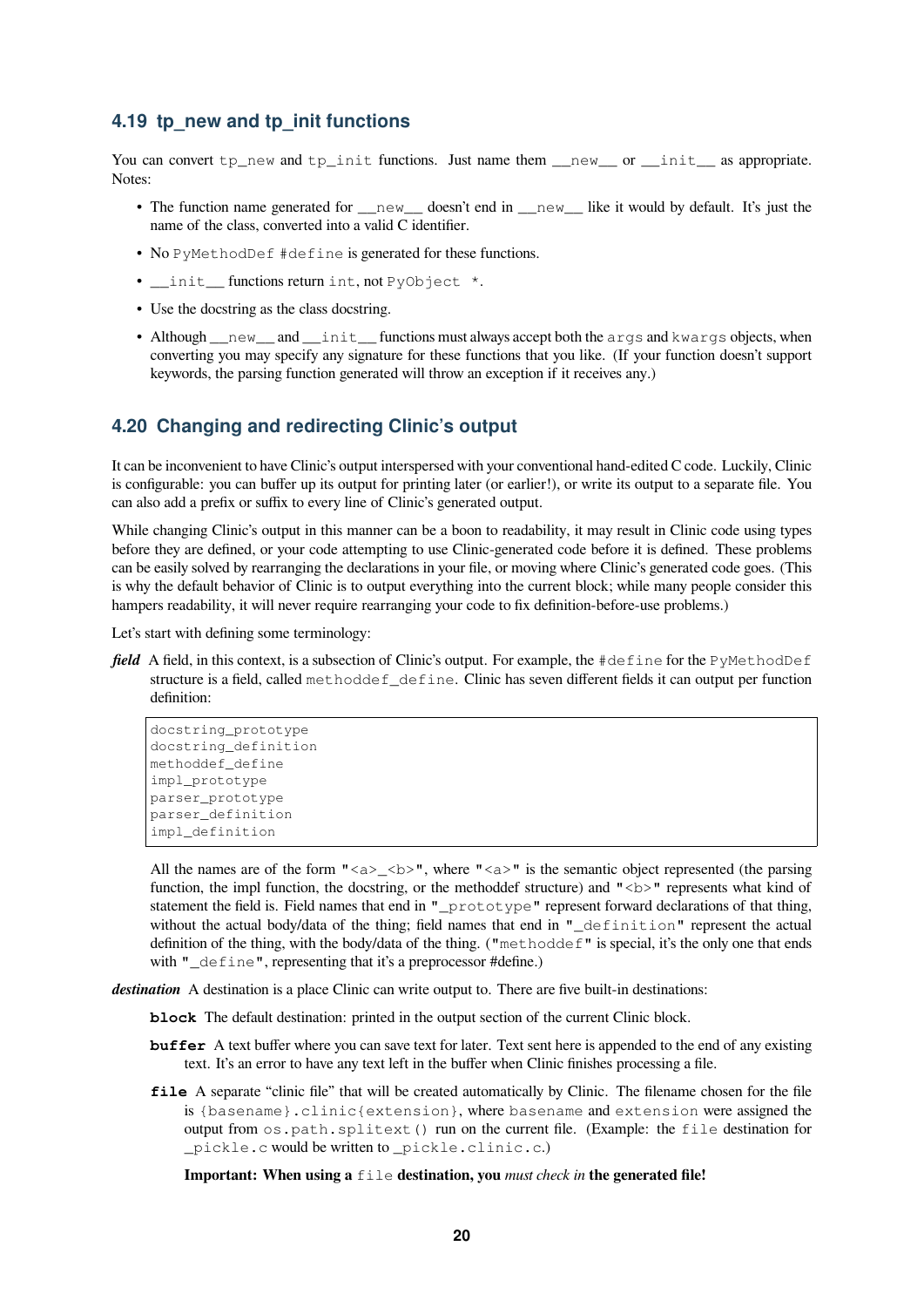**two-pass** A buffer like buffer. However, a two-pass buffer can only be dumped once, and it prints out all text sent to it during all processing, even from Clinic blocks *after* the dumping point.

**suppress** The text is suppressed—thrown away.

Clinic defines five new directives that let you reconfigure its output.

The first new directive is dump:

dump <destination>

This dumps the current contents of the named destination into the output of the current block, and empties it. This only works with buffer and two-pass destinations.

The second new directive is output. The most basic form of output is like this:

output <field> <destination>

This tells Clinic to output *field* to *destination*. output also supports a special meta-destination, called everything, which tells Clinic to output *all* fields to that *destination*.

output has a number of other functions:

```
output push
output pop
output preset <preset>
```
output push and output pop allow you to push and pop configurations on an internal configuration stack, so that you can temporarily modify the output configuration, then easily restore the previous configuration. Simply push before your change to save the current configuration, then pop when you wish to restore the previous configuration.

output preset sets Clinic's output to one of several built-in preset configurations, as follows:

**block** Clinic's original starting configuration. Writes everything immediately after the input block.

Suppress the parser prototype and docstring prototype, write everything else to block.

**file** Designed to write everything to the "clinic file" that it can. You then #include this file near the top of your file. You may need to rearrange your file to make this work, though usually this just means creating forward declarations for various  $t$  ypedef and  $P$ yTypeObject definitions.

Suppress the parser\_prototype and docstring\_prototype, write the impl definition to block, and write everything else to file.

The default filename is "{dirname}/clinic/{basename}.h".

**buffer** Save up most of the output from Clinic, to be written into your file near the end. For Python files implementing modules or builtin types, it's recommended that you dump the buffer just above the static structures for your module or builtin type; these are normally very near the end. Using buffer may require even more editing than file, if your file has static PyMethodDef arrays defined in the middle of the file.

Suppress the parser\_prototype, impl\_prototype, and docstring\_prototype, write the impl definition to block, and write everything else to file.

**two-pass** Similar to the buffer preset, but writes forward declarations to the two-pass buffer, and definitions to the buffer. This is similar to the buffer preset, but may require less editing than buffer. Dump the two-pass buffer near the top of your file, and dump the buffer near the end just like you would when using the buffer preset.

Suppresses the impl\_prototype, write the impl\_definition to block, write docstring\_prototype, methoddef\_define, and parser\_prototype to two-pass, write everything else to buffer.

**partial-buffer** Similar to the buffer preset, but writes more things to block, only writing the really big chunks of generated code to buffer. This avoids the definition-before-use problem of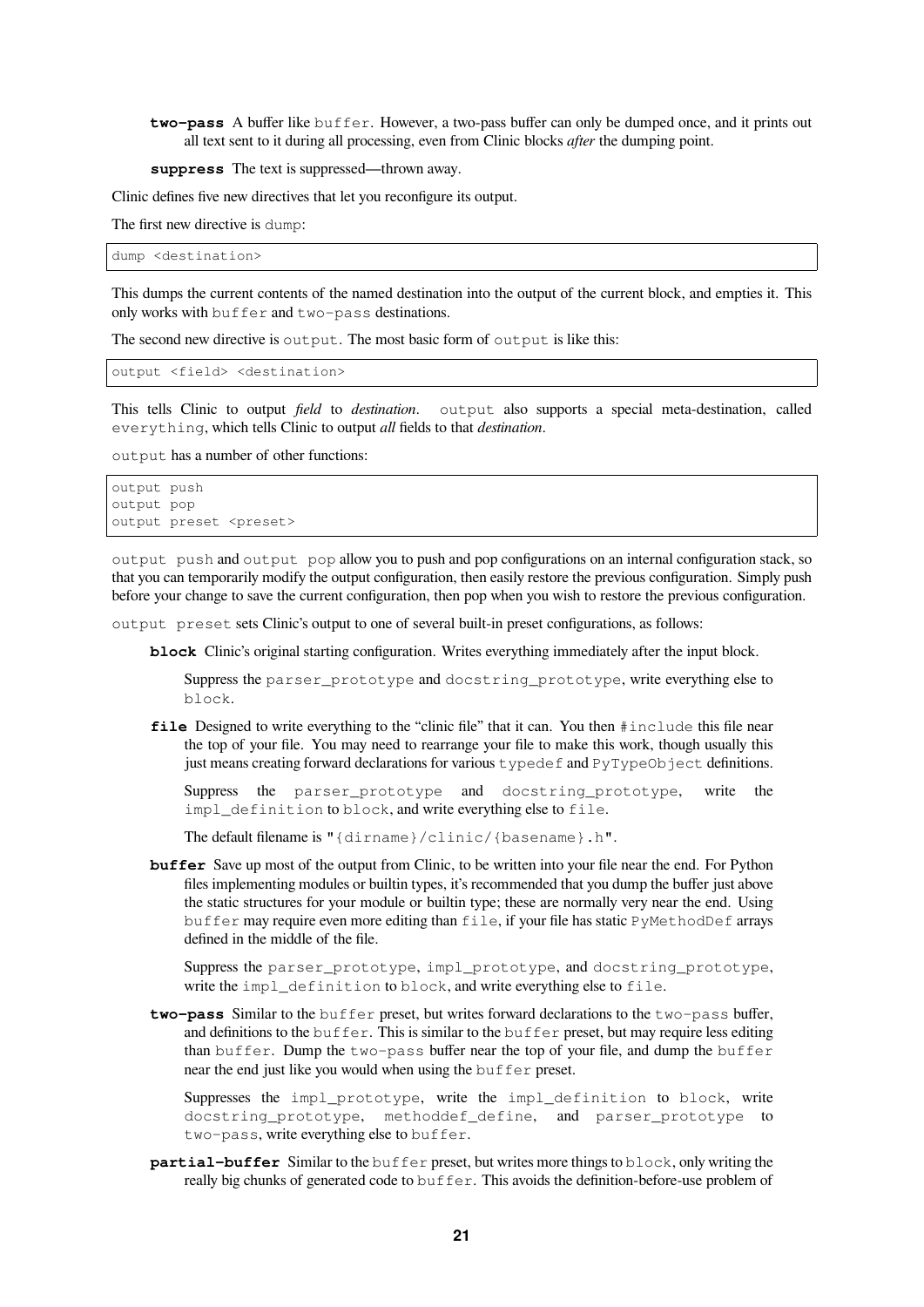buffer completely, at the small cost of having slightly more stuff in the block's output. Dump the buffer near the end, just like you would when using the buffer preset.

Suppresses the impl\_prototype, write the docstring\_definition and parser\_definition to buffer, write everything else to block.

The third new directive is destination:

destination <name> <command> [...]

This performs an operation on the destination named name.

There are two defined subcommands: new and clear.

The new subcommand works like this:

destination <name> new <type>

This creates a new destination with name  $\langle$  name  $\rangle$  and type  $\langle$  type $\rangle$ .

There are five destination types:

**suppress** Throws the text away.

**block** Writes the text to the current block. This is what Clinic originally did.

**buffer** A simple text buffer, like the "buffer" builtin destination above.

**file** A text file. The file destination takes an extra argument, a template to use for building the filename, like so:

destination <name> new <type> <file\_template>

The template can use three strings internally that will be replaced by bits of the filename:

**{path}** The full path to the file, including directory and full filename.

**{dirname}** The name of the directory the file is in.

**{basename}** Just the name of the file, not including the directory.

- **{basename\_root}** Basename with the extension clipped off (everything up to but not including the last '.').
- **{basename\_extension}** The last '.' and everything after it. If the basename does not contain a period, this will be the empty string.

If there are no periods in the filename, {basename} and {filename} are the same, and {extension} is empty. "{basename}{extension}" is always exactly the same as "{filename}"."

**two-pass** A two-pass buffer, like the "two-pass" builtin destination above.

The clear subcommand works like this:

destination <name> clear

It removes all the accumulated text up to this point in the destination. (I don't know what you'd need this for, but I thought maybe it'd be useful while someone's experimenting.)

The fourth new directive is set:

```
set line_prefix "string"
set line_suffix "string"
```
set lets you set two internal variables in Clinic. Line\_prefix is a string that will be prepended to every line of Clinic's output; line\_suffix is a string that will be appended to every line of Clinic's output.

Both of these support two format strings:

**{block comment start}** Turns into the string /\*, the start-comment text sequence for C files.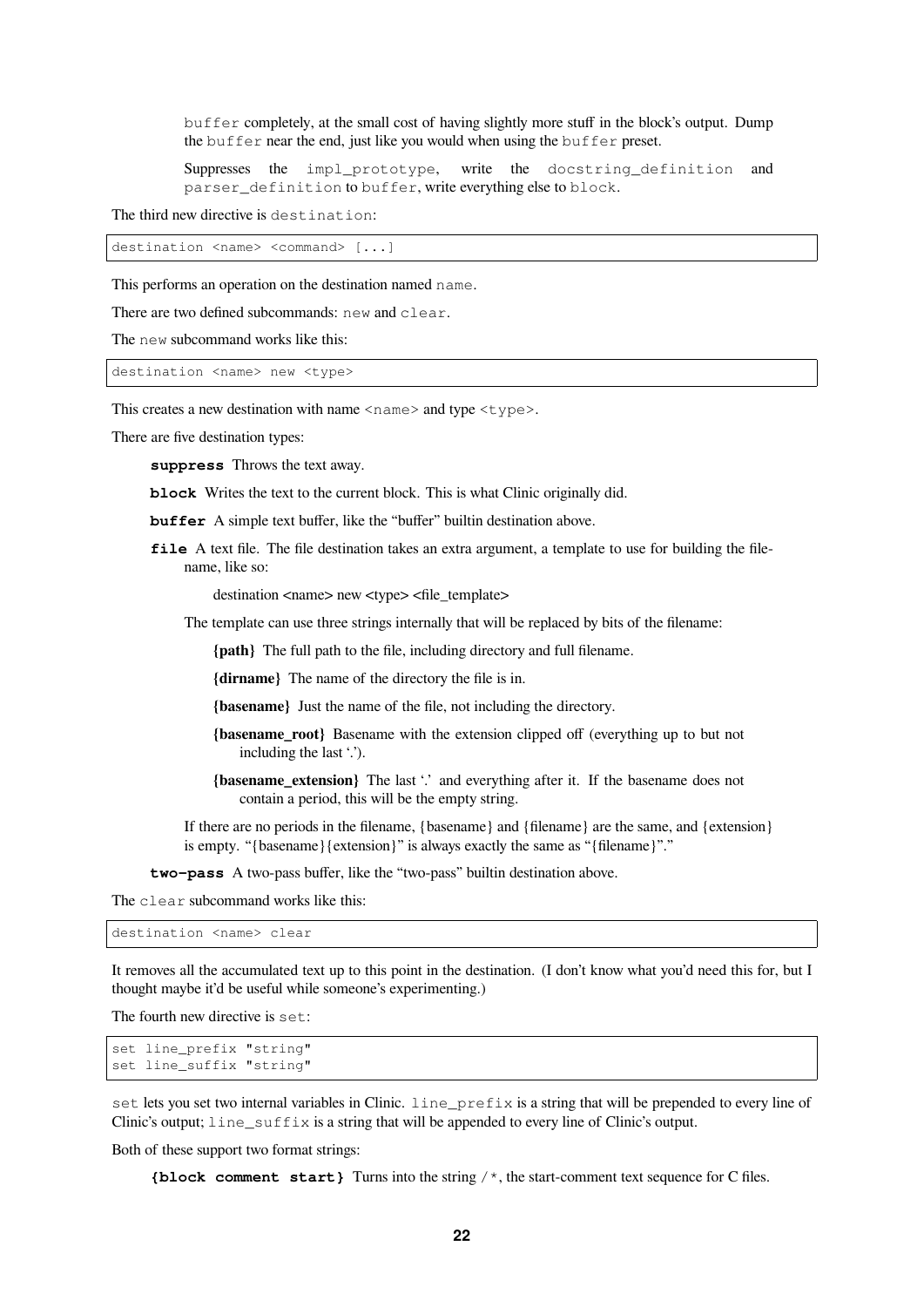**{block comment end}** Turns into the string \*/, the end-comment text sequence for C files.

The final new directive is one you shouldn't need to use directly, called preserve:

preserve

This tells Clinic that the current contents of the output should be kept, unmodified. This is used internally by Clinic when dumping output into  $f \perp e$  files; wrapping it in a Clinic block lets Clinic use its existing checksum functionality to ensure the file was not modified by hand before it gets overwritten.

#### **4.21 The #ifdef trick**

If you're converting a function that isn't available on all platforms, there's a trick you can use to make life a little easier. The existing code probably looks like this:

```
#ifdef HAVE_FUNCTIONNAME
static module_functionname(...)
{
...
}
#endif /* HAVE_FUNCTIONNAME */
```
And then in the PyMethodDef structure at the bottom the existing code will have:

```
#ifdef HAVE_FUNCTIONNAME
{'functionname', ... },
#endif /* HAVE_FUNCTIONNAME */
```
In this scenario, you should enclose the body of your impl function inside the  $\#i \pm \text{d} \in f$ , like so:

```
#ifdef HAVE_FUNCTIONNAME
/*[clinic input]
module.functionname
...
[clinic start generated code]*/
static module_functionname(...)
{
...
}
#endif /* HAVE_FUNCTIONNAME */
```
Then, remove those three lines from the PyMethodDef structure, replacing them with the macro Argument Clinic generated:

MODULE\_FUNCTIONNAME\_METHODDEF

(You can find the real name for this macro inside the generated code. Or you can calculate it yourself: it's the name of your function as defined on the first line of your block, but with periods changed to underscores, uppercased, and " METHODDEF" added to the end.)

Perhaps you're wondering: what if HAVE\_FUNCTIONNAME isn't defined? The MODULE FUNCTIONNAME METHODDEF macro won't be defined either!

Here's where Argument Clinic gets very clever. It actually detects that the Argument Clinic block might be deactivated by the #ifdef. When that happens, it generates a little extra code that looks like this:

```
#ifndef MODULE_FUNCTIONNAME_METHODDEF
   #define MODULE_FUNCTIONNAME_METHODDEF
#endif /* !defined(MODULE_FUNCTIONNAME_METHODDEF) */
```
That means the macro always works. If the function is defined, this turns into the correct structure, including the trailing comma. If the function is undefined, this turns into nothing.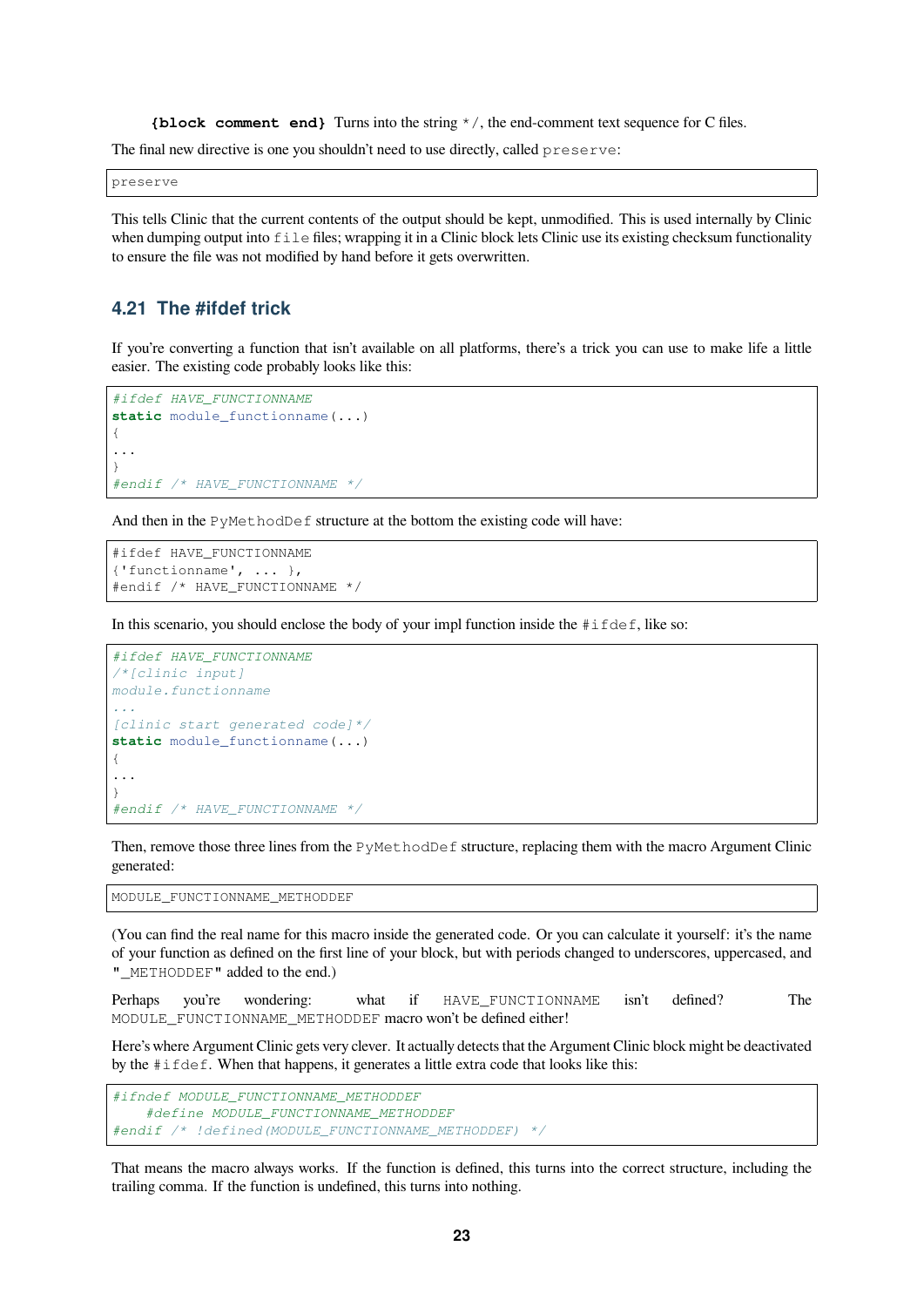However, this causes one ticklish problem: where should Argument Clinic put this extra code when using the "block" output preset? It can't go in the output block, because that could be deactivated by the  $\#$ ifdef. (That's the whole point!)

In this situation, Argument Clinic writes the extra code to the "buffer" destination. This may mean that you get a complaint from Argument Clinic:

```
Warning in file "Modules/posixmodule.c" on line 12357:
Destination buffer 'buffer' not empty at end of file, emptying.
```
When this happens, just open your file, find the dump buffer block that Argument Clinic added to your file (it'll be at the very bottom), then move it above the PyMethodDef structure where that macro is used.

#### **4.22 Using Argument Clinic in Python files**

It's actually possible to use Argument Clinic to preprocess Python files. There's no point to using Argument Clinic blocks, of course, as the output wouldn't make any sense to the Python interpreter. But using Argument Clinic to run Python blocks lets you use Python as a Python preprocessor!

Since Python comments are different from C comments, Argument Clinic blocks embedded in Python files look slightly different. They look like this:

```
#/*[python input]
#print("def foo(): pass")
#[python start generated code]*/
def foo(): pass
#/*[python checksum:...]*/
```